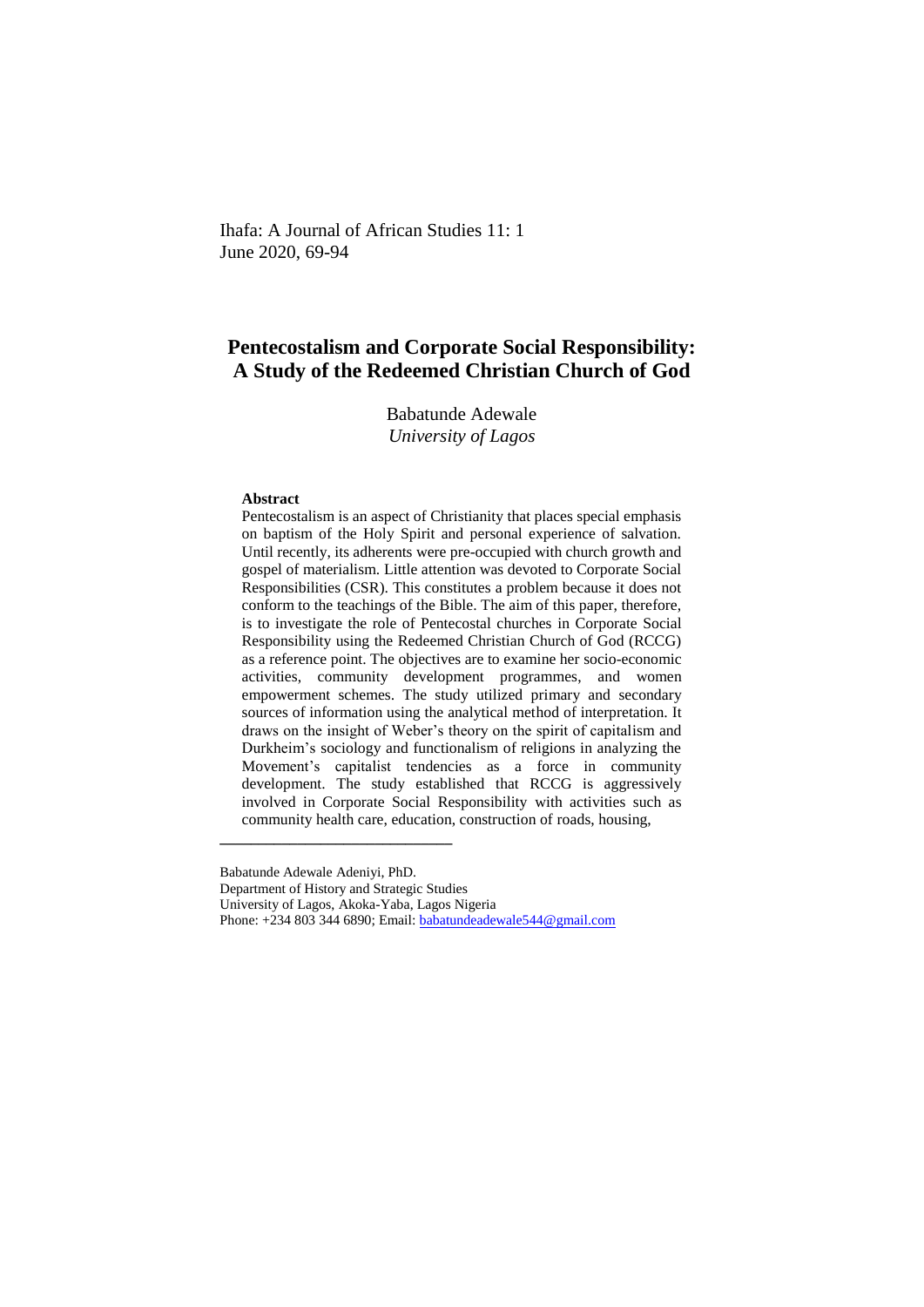digging of bore-holes, computer training, and rehabilitation programmes. It recommends that the church should maintain a balance between spiritual and circular activities.

**Keywords**: Pentecostalism, Capitalism, Corporate Social Responsibility, Community-development, Materialism

## **Introduction**

The relationship between religion and development continues to attract scholarly attention across the globe (Musoni 2013: 75). This becomes pertinent because of the role religion is playing in community and Corporate Social Responsibility, particularly in Africa. The poverty and underdevelopment of African society gave the impetus to religious organizations like the Pentecostal movements to become active in developmental projects (Fredrick 2017: 160). For development to be meaningful, it has to be sustainable with vital institutions entrenched in the society (Rubogora 2017: 2). This involves understanding the human, social, economic, and religious dimensions of the people. Peace building, freedom of worship, and equitable distribution of resources are also vital to a sustainable development (Barbosa 2014: 7). Since Africans are very religious, development in Africa must focus on the religious life of the people in order to meet their fundamental needs. The involvement of Pentecostal churches in development initiatives is therefore quite instructive. The churches are not only contributing to development in Africa, they are also operating outside the continent (Adogame 2016: 406). They are taking up social welfare programmes within Africa and the Diaspora with the aim of transforming the societies. Therefore, beyond the provision of spiritual issues, they are becoming entrenched in social services, economic empowerment, and general well-being of the society. This is quite innovative and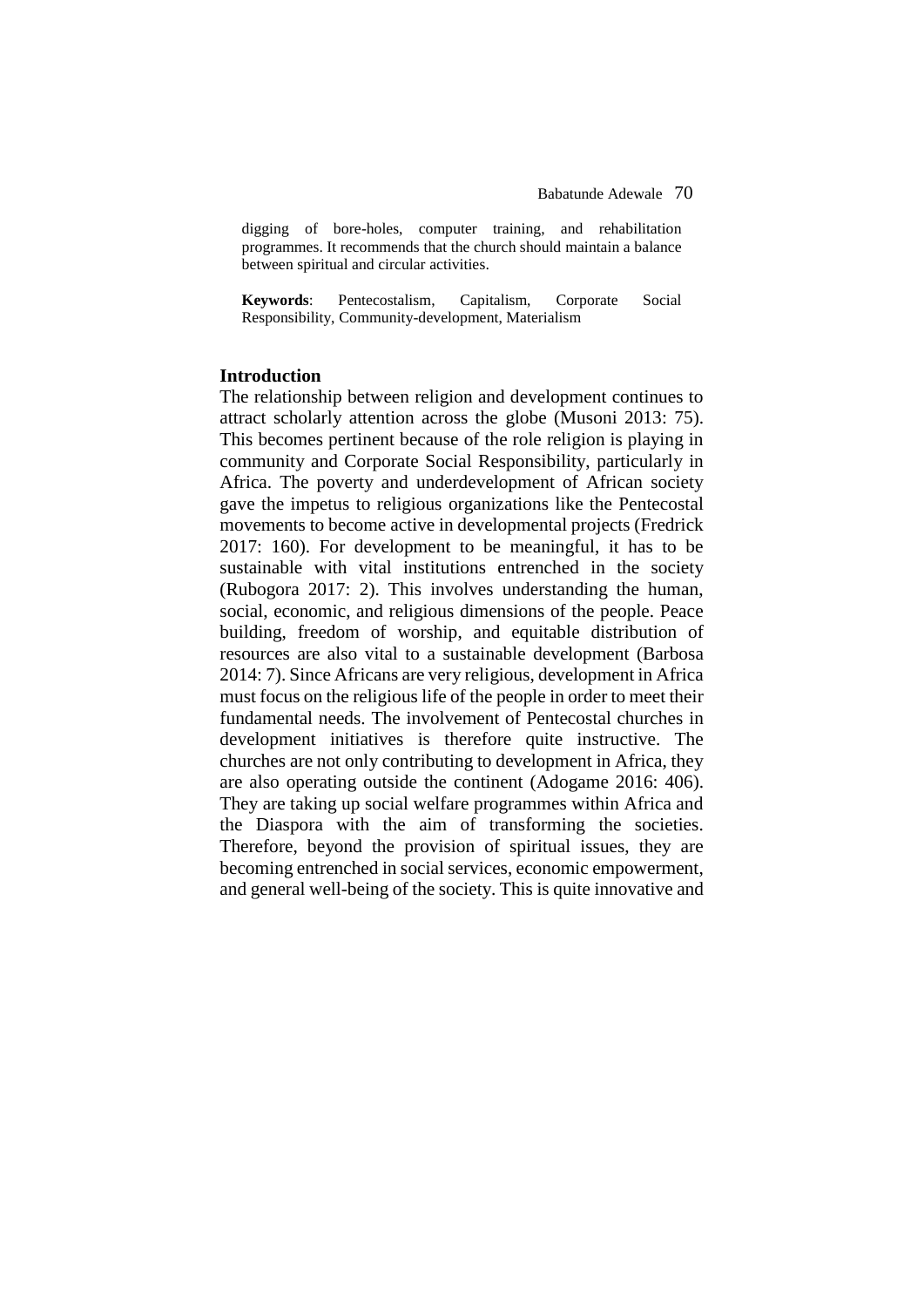commendable given their apathy to social services in their early state of evolution (Wilkinson 207: 75).

The facts of whether Pentecostals are involved in societal development have been established by various studies. The remaining questions that need to be addressed is how and to what extent can they aid development? (Anderson 2015). What drives their socio-economic activities? Is it profit or societal transformation? This paper attempts to provide an objective analysis which addresses the issues raised in these questions.

The paper is divided into four sections. The first examines Max Weber and Emile Durkheim's theories on the spirit of modern capitalism and sociology and functionality of religion in shaping many Pentecostal churches' activities, especially RCCG, towards capitalist instincts and a force of social change. The second explores the emergence of Pentecostalism and RCCG in Nigeria. The third section considers the socio-economic initiatives of RCCG and their impact on community and national development. Section four considers the role of women in Pentecostalism while section five is the conclusion of the study.

## **Theoretical Framework**

The study employed two theories: Max Weber's Protestant Ethic and the Spirit of Capitalism; and Emile Durkheim's Functionalism and Sociology of Religion. Max Weber's theory was propounded in 1904 in Germany to study the relationship between the ethics of ascetic Protestantism and the emergence of the spirit of modern capitalism. According to Weber,

> Religious philosophy of the Calvinists which lay emphasis on 'this worldly' rather than 'the other worldly', hard work, aggressive savings, asceticism, 'predestination' (which asserts that success in business is a proof of salvation) and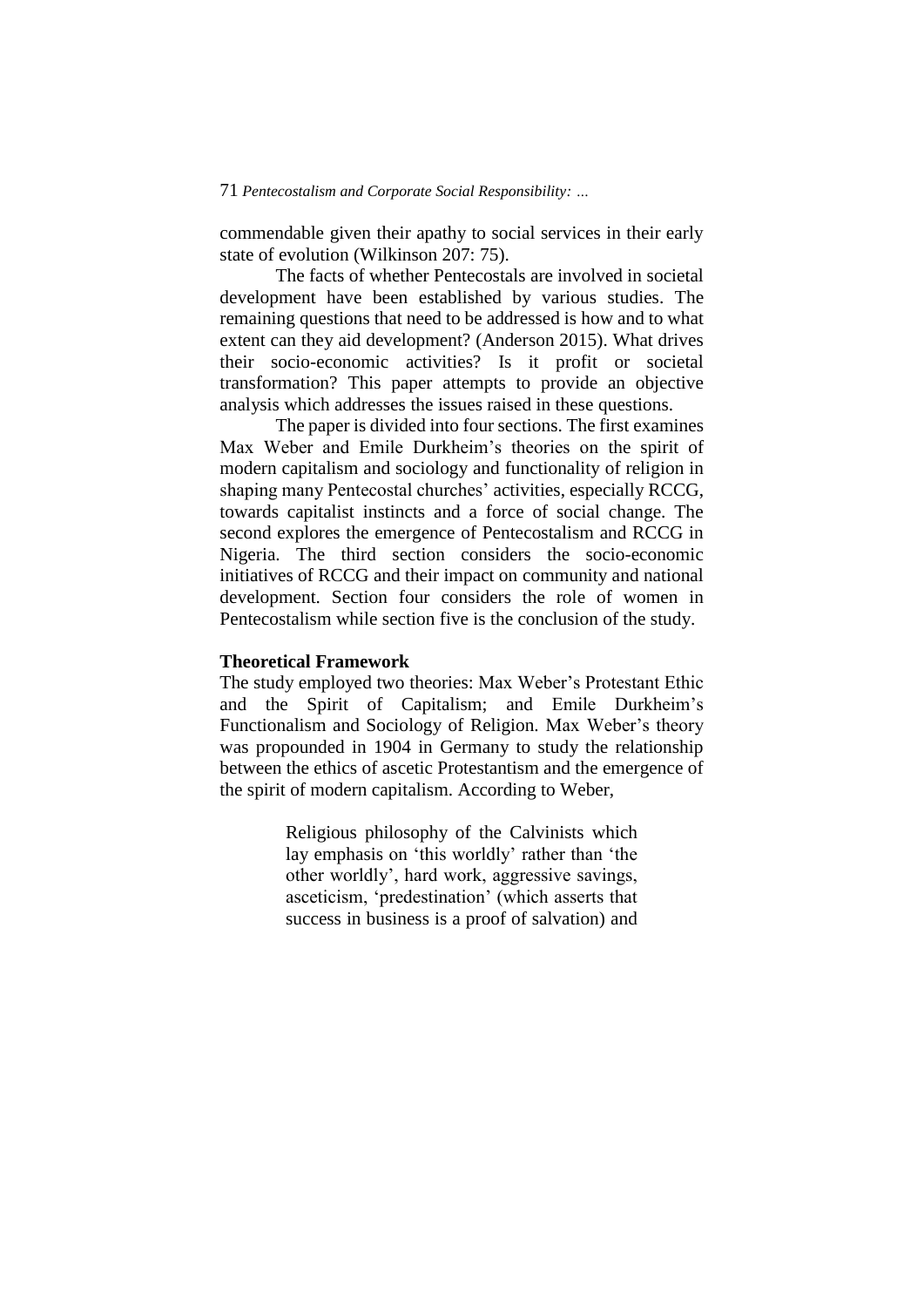Babatunde Adewale72

## re-investment in business helped significantly in creating the modern spirit of capitalism. (Weber 2005: xi).

This theory is quite relevant to the study because of the propensity of a good number of Pentecostal churches to display affluence in the public. Also, many Pentecostal churches promote teachings on prosperity and materialism. As a matter of fact, RCCG and a host of other Pentecostal churches could be described as capitalist firms operating with major indices of capitalism. These include free and unlimited ownership of property, accumulation and concentration of capital, wage labour, and business competition, among other capitalist instincts. Redemption Camp of RCCG is a reference point of the church capitalist nature. The camp has 5,000 houses, multiple road networks, a police station, private refuse disposal unit, banks, a post office, and a 25 megawatt plant with gas piped into the camp from Nigeria's capital city (Maclean 2017). Other facilities in the camp are health centers with maternity unit, mechanic workshop, lock-up shops, aerodrome and a funfair with a Ferris wheel for children's relaxation (Olubi 2017). With over 14,000 parishes in Nigeria, resort space in the Redemption camp and perhaps the largest single landowner in Nigeria, the church could be described as a business empire (Marshal 2013). Buttressing the rising power of RCCG and her capitalist instincts, Ruth Marshall writes:

> Their headquarters - Redemption City boasts a space called Holy Ghost Arena that holds one million worshippers! Now there is a push for expansion in North America, an interesting example of reverse mission. RCCG is so connected to the global network that they have modern day money changers set up outside the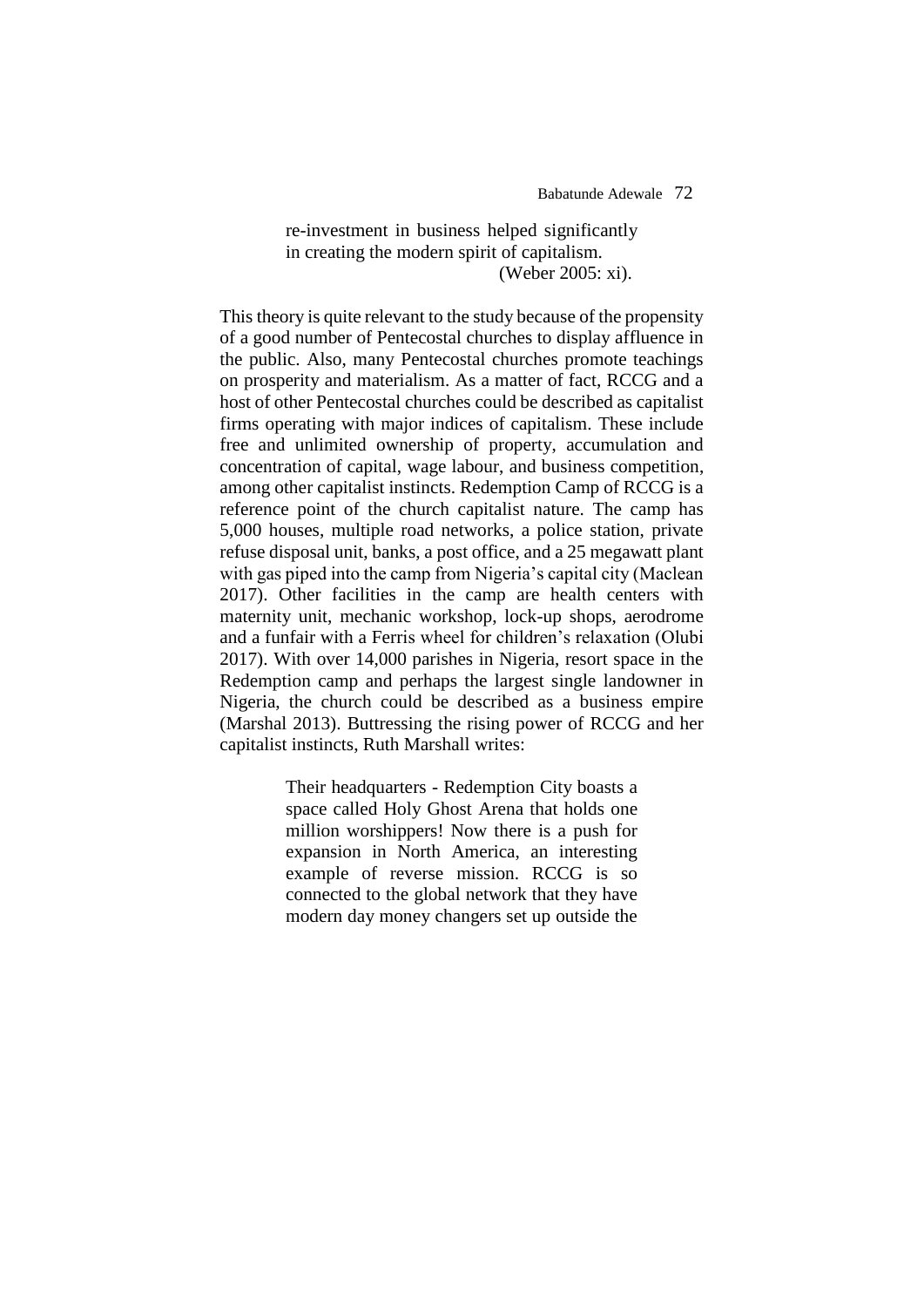churches ready to exchange currencies as people prepare their offerings.

(Marshal 2013: 1)

On the nexus between Pentecostalism, power and capitalist ideas, Ruth Marshal also says:

> The Pentecostal movement is hungry for expansion, both the number of souls redeemed and the physical space acquired, so that the space becomes a spectacularized testimonial to their power rather than a local dwelling of community. What emerged was a fitting parallel to the late capitalist ethic in which the creation and capture of more means is the highest ideal.

> > (Marshal 2013: 1)

A major flaw of Weberian theory on modern capitalism is its failure to recognize that Florentines were able to build a capitalist empire in the fifteenth century without any Protestant influence (Reinert & Fredona 2017: 9). Other factors such as state regulation on trade, scientific discoveries of eighteenth century, and population explosion also contributed to the emergence of modern capitalism.

The second theory of sociology and functionalism of religion was propounded by Emile Durkheim in France in 1912. The theory was used to examine the functionality of religion in society's cohesion and stability of a primitive society of Australian Aborigines. The theory assumes that:

> Religion is eminently social, providing social control, cohesion and purpose for people as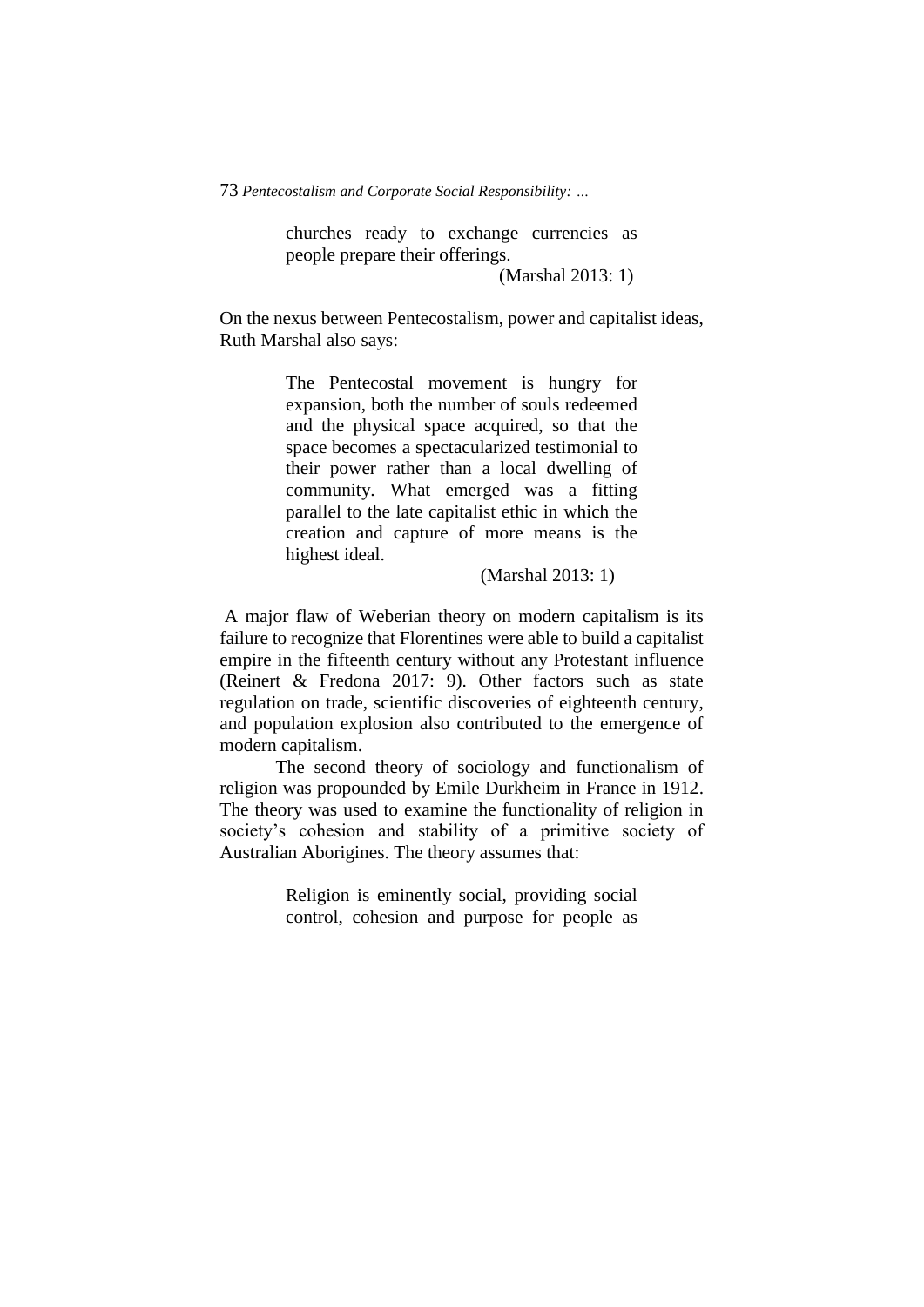well as other means of communication and gathering to interact in any given society Religion is seen as a conservative force that helps to create social order and societal stability. Thus, religion functions to bind society's members by prompting them to affirm their common values and beliefs on a regular basis.

## (Pickering 1975: 120)

This relevance of the theory's philosophy to our study is found in the sense of 'unity' among Pentecostal churches occasioned by their universal belief in the baptism of the Holy Spirit. This explains why they call themselves 'sisters and brothers', which depicts a sense of unity within the Movement. Apart from this, adherents of Pentecostalism are also becoming functional in community and national development through their various socio-economic activities, most especially in education and rehabilitation programmes.

A major flaw of Durkheim's theory is in the fact that it views religion exclusively from a positive perspective. However, religion also serves as a force of underdevelopment when its activities are geared towards terrorism. For example, the activities of Boko Haram in northern Nigeria, Al Shabab in Somalia, and Al Qaeda in the Middle East are geared towards societal destabilization. No wonder, Agbiboa (2013: 65) argues that the religious activities of the Boko Haram sect have caused more harm than the Nigerian civil war of 1967 to 1970.

## **Brief History of RCCG and Doctrinal Narratives**

The origin of Pentecostalism in Nigeria could be traced back to the early twentieth century and measured in terms of three phases of development namely; 1930s-1960s, 1970s-1980s; and 1990s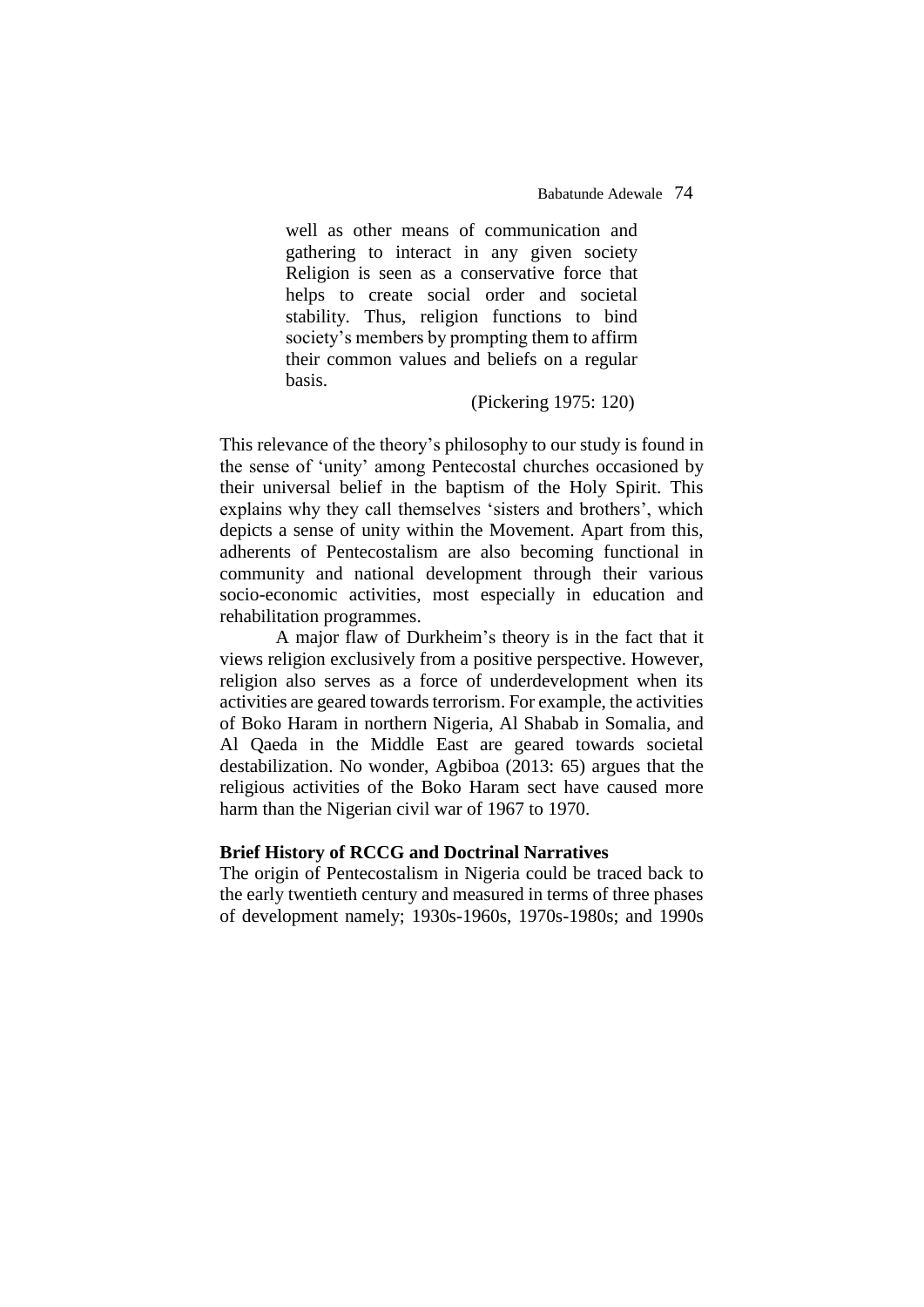till date (Adeboye 2004: 138). According to her, the first phase of 1930s-1960s was characterized by a close interaction between the indigenous *Aladura* churches and foreign denominations. This interaction produced the first set of indigenous Pentecostal churches like Christ Apostolic Church (CAC) and RCCG. The *Aladura* churches phenomenon could be traced to the activities of Garrick Sokari Braide and his Christ Army Church in Delta coastal areas between 1912 and 1918 (Ojo 2006: 9). RCCG evolved from an *Aladura* church known as Cherubim and Seraphim in 1952 in Lagos, Nigeria (RCCG Workers in Training 2011: 7). The founder, Rev. Josiah Akindayomi had his background at the Eternal Sacred Order of Cherubim & Seraphim, where he rose to become an 'Apostle' and 'Prophet' (RCCG @50:11). Under him, the Church was preoccupied with evangelism, prayer and holiness. However, the coming of Pastor E. A. Adeboye as leader in 1981 changed the philosophy of the church. Under him, RCCG started pursuing aggressive evangelism, socio-economic activities in education, modern healthcare services, media, marketing, real estate, and rehabilitation initiatives.

As a result of doctrinal differences between Rev. Josiah Akindayomi and the leaders of Cherubim and Seraphim, he was excommunicated from the group in 1952 (Ukah 2005: 171). He then transformed a group he had earlier formed in 1947 known as *Egbe Ogo Oluwa* (Glory of God Fellowship) into what is now known as RCCG. Before his demise in 1980, Rev. Josiah Akindayomi unilaterally nominated Pastor E. A. Adeboye as the next leader of the church (Ukah 2008: 171). Pastor E. A. Adeboye took over the leadership of the church in January 1981, at 39 years of age, with just 39 Parishes (RCCG Baptismal Revised Edition 2011: 2.). The church under his leadership has passed through series of transformations. As at 2015, RCCG had over 20,000 Parishes globally (RCCG Baptismal Manual 2011: 2).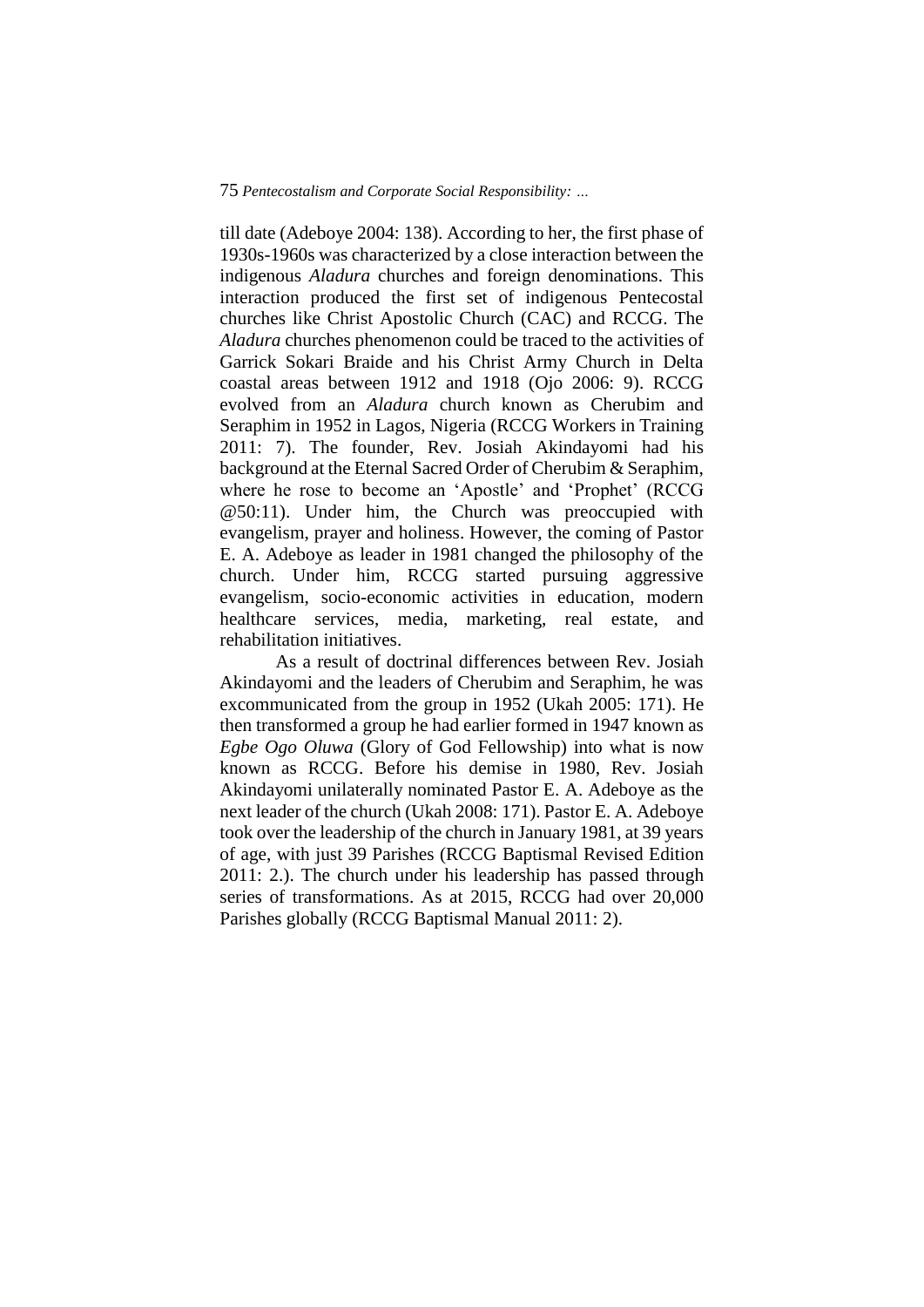On doctrinal issues and theological orientation, Pentecostal churches generally anchor their theological orientation on the scripture, community of believers, and the power of the Holy Spirit (Cartledge 2008: 94). Adeboye 2004: 138) argues that Pentecostal doctrines are usually presented in the context of personal salvation, baptism of the Holy Spirit and warfare against evil spirits. This experience is expected to bring about a transformation in the life of the convert from being a 'sinful' person to a 'born again' individual. In the same vein, healing and persistent warfare against evil forces are also part of the core of Pentecostal doctrines (Anderson 2005: 69). Kenny 2010: 75) however argues that prophesy is the most important doctrinal feature that separates Pentecostals from other Christian denominations. Though Pentecostals have unwavering believe in the authority of the Bible, emphasis on prophetic utterances is highly valued and respected. On his part, Ukachi (2013) argues that salvation experience produced by Holy Spirit baptism with the manifestation of *glossolalia* or what is known as 'speaking in tongues' is at the core of Pentecostal doctrinal experience (Ukachi 2013: 21).

While the RCCG basic doctrine is anchored on the authority of the Bible, Holy Spirit baptism and Pastor E. A. Adeboye's teachings (RCCG@50 2003:32), personal experience of salvation popularly known as being 'born again' in Nigeria, water baptism by immersion, Holy Spirit baptism with initial evidence of 'speaking in tongues', and obedience to spiritual leaders constitute the bulk of RCCG doctrinal orientation (Ukah 2008:171). Pastor E. A. Adeboye is highly revered and respected by his followers. As a result, his teachings, orders, and sermons are used by the followers as the doctrine of the church. For example, in one of his sermons, Pastor E. A. Adeboye taught his members that God will handle the escalating cost of *garri*, a cassava-based staple diet in Nigeria (Gaiya 2015:166). The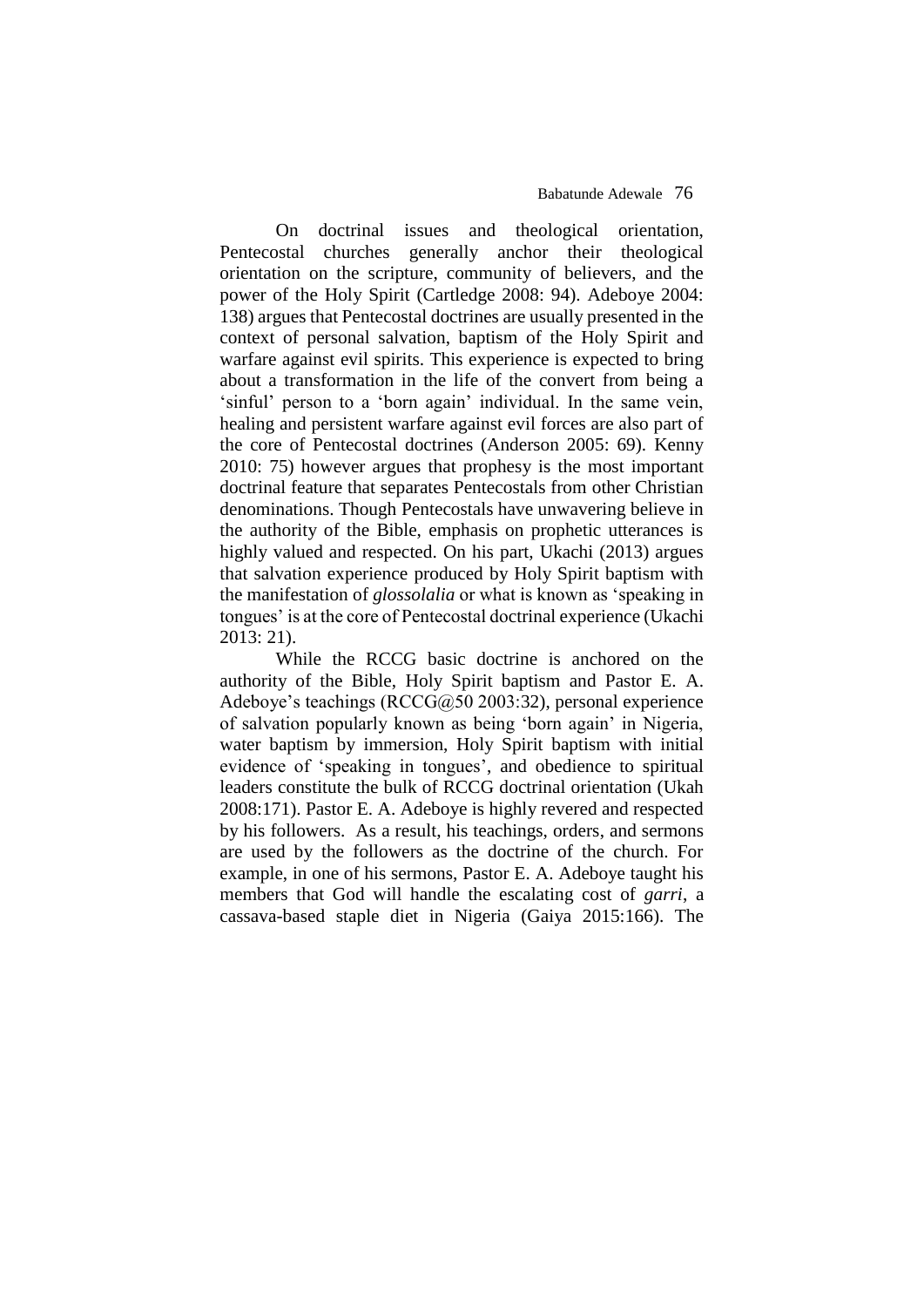implication of this teaching is the fact that RCCG members have been taught to rely on God for their needs and not on government. Therefore, it is unlikely for RCCG members to join any antigovernment rally because of escalating prices of food stuff in the country. A popular phrase in RCCG is "Daddy G.O. says". Whatever Pastor E. A. Adeboye says is regarded as doctrine in the church.

In support of the doctrinal orientation of RCCG, Ojo (2006:217) argues that the religious thought of Pentecostalism does not center on theological controversies but on the practical aspects of Christian beliefs that relate to daily living. Therefore, religious practices are as significant as statement on doctrinal beliefs. He notes that beliefs among the Pentecostals are important because they are strictly a reflection of the socioeconomic conditions of the society. Hence, the teachings constitute life forces that sustain the vitality of the movement. For instance, Pastor E. A. Adeboye introduced gospel of prosperity when he came on board to change the financial situation of the church he inherited from the founder (Ukah 2008:177). According to Pastor E. A. Adeboye, the church he met could hardly fulfill her financial obligations. Therefore, gospel of prosperity was aggressively taught in the early 1980s and 1990s to change the 'poor' financial condition of the church (Ukah 2008: 177). As a result of this, teachings on giving are quite popular in RCCG and among followers of the influential Pastor till date (RCCG @50: 31).

## **Socio-Economic Empowerment Programmes**

A good number of Pentecostals have started civic engagements aimed at societal transformation. These activities are motivated by the inability of many African states to provide basic social services for their people (Burgess 2017). Poverty and crime rates are reducing through their activities in education, healthcare,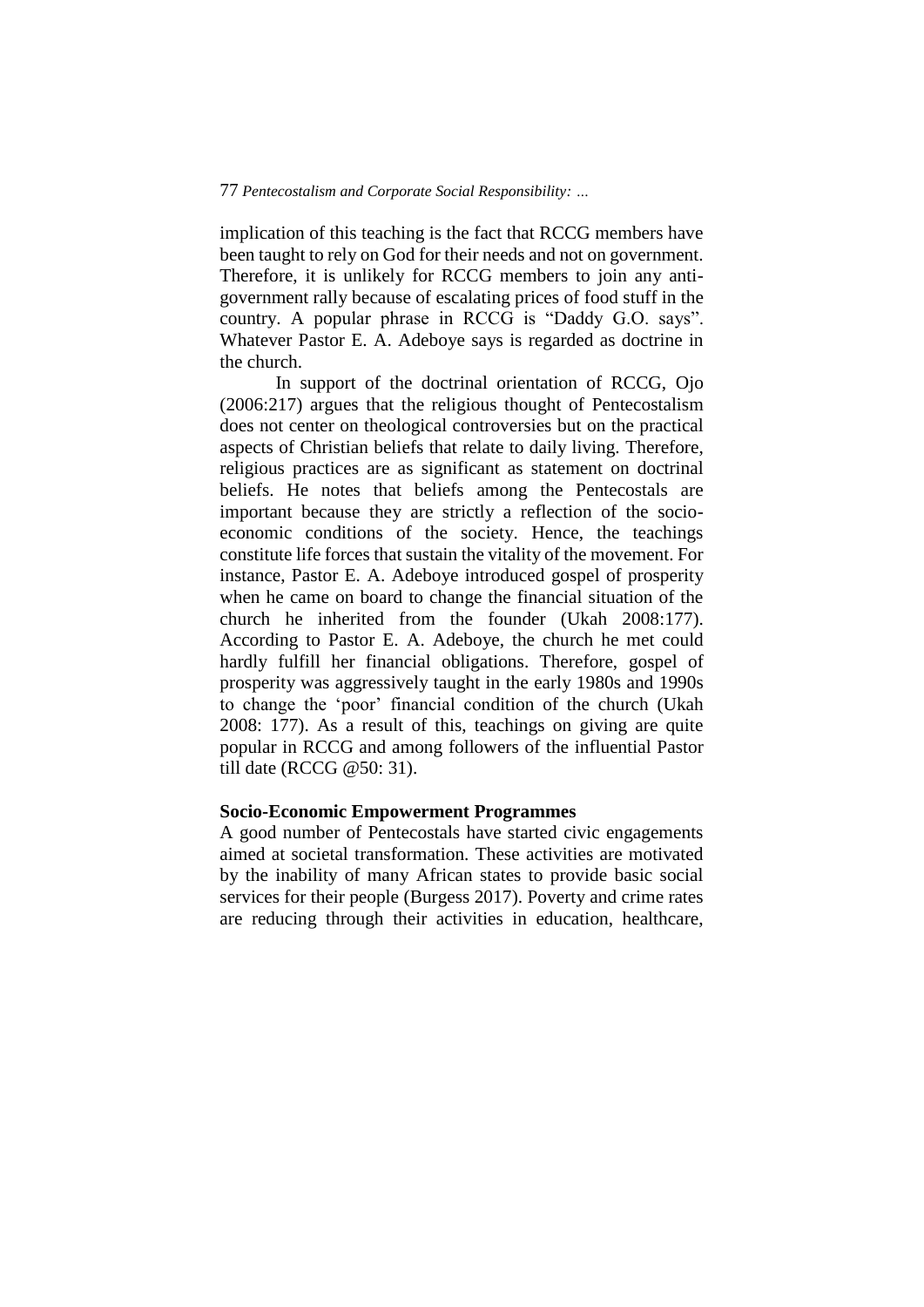housing and rehabilitation initiatives. It is important to stress that a lot of Africans are turning to these Pentecostal churches for spiritual help because of their socio-economic challenges. As a result, there is aggressive competition to win converts such that each denomination seeks to keep her members away jealously from other Pentecostal churches. (Dairo 2010: 195).

A major popular theme among Pentecostal churches in Nigeria is the issue of nation building and development (Burgess 2014). Among the leading Pentecostal organisations with development initiatives are Victor Anigbogu's Institute for National Transformation, which trains people on the importance of integrity in leadership positions; Pastor Sam Adeyemi's Daystar Christian Centre which focuses also on leadership transformation; and Pastor Wale Adefarasin's Guiding Light Assembly, which focuses on street urchin's rehabilitation and transformation (Burgess 2014).

Maxwell (2005) argues that the ascetic lifestyles of many Pentecostal adherents bring about positive transformations in their lives (Maxwell 2005: 15). The teachings on ascetic life styles ensures regular savings, united family, active church participation, shunning of alcoholism, illicit drugs, prostitution, and a better managed economy. Therefore, living according to the teachings on moral life brings about a life that can easily be selfcontrolled. This could bring about the capacity to redeem, restore, and re-shape the family to overcome the challenges associated with the destructive effects of neo-liberalism and corruption.

Another feature of socio-economic empowerment of Pentecostalism is the practice of reconstructing hitherto a forest area into religious camps (Maxwell 2005: 15). Such camps provide schools, banks, hospitals, housing facilities, and auditoriums for members and non- members. The camps which are fast becoming alternative cities are empowering people through job creations, housing schemes, business opportunities,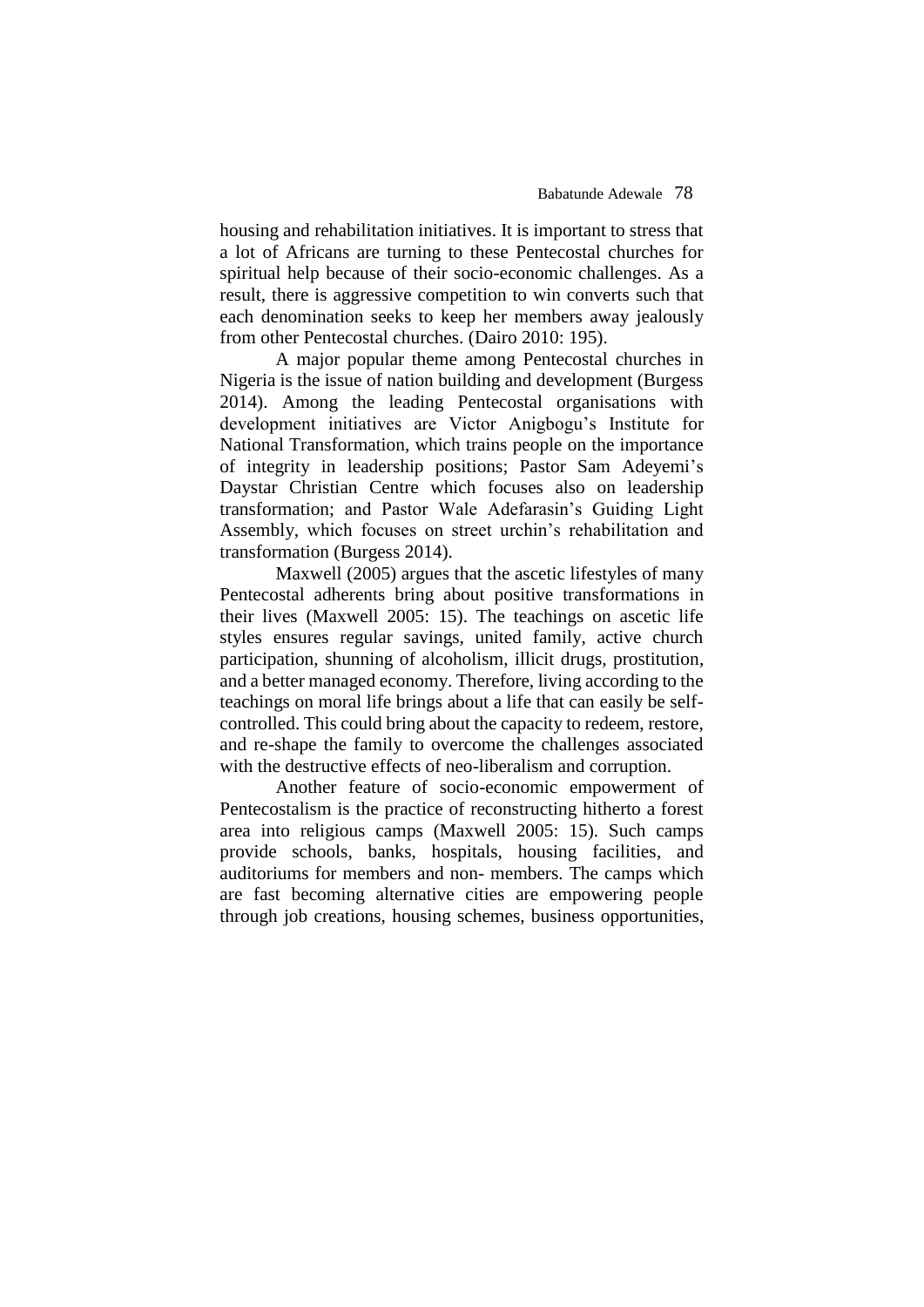etc. They are becoming spiritual havens where people seek for spiritual solutions to their diverse socio-economic problems.

Under the leadership of the founder, Rev. Josiah Akindayomi, RCCG devoted little attention to the socioeconomic empowerment of members. For example, only one maternity clinic was built at RCCG National Headquarters at Ebute-Metta in 1962. However, the coming of Pastor E. A. Adeboye in 1981 changed this narrative (Hunt 2002: 185). Today, the church has a number of different socio-economic empowerment schemes for members. It has gone into several business ventures, generating revenue and creating employment opportunities for members. For instance, Pastor E. A. Adeboye established the Jubilee Development Foundation and Jubilee Cooperative Society in 2002 for members (Ukah 2008: 172). The scheme offers soft loans to 'credible' members who attend spiritual programmes of the church and return their tithe regularly to start small-scale business ventures. Similarly, RCCG members constitute the bulk of the workforce in various socio-economic ventures of the church thereby reducing the problem of unemployment within the church circles and in Nigeria, by extension.

## **Rehabilitation Initiatives**

On rehabilitation programmes, the Redeemed Christian Church of God runs the following centres:

 Christ Against Drug Abuse Ministry (CADAM) established in 1991 for the management of drug addicts. The coordinator of the agency says: "the wife of the General Overseer Mummy G.O. provides about 60% of the annual budget of the agency from her personal fund" (Adedeji 2017). Wellspring Rehabilitation Center Apapa Family established on  $16<sup>th</sup>$  January 1994 for drug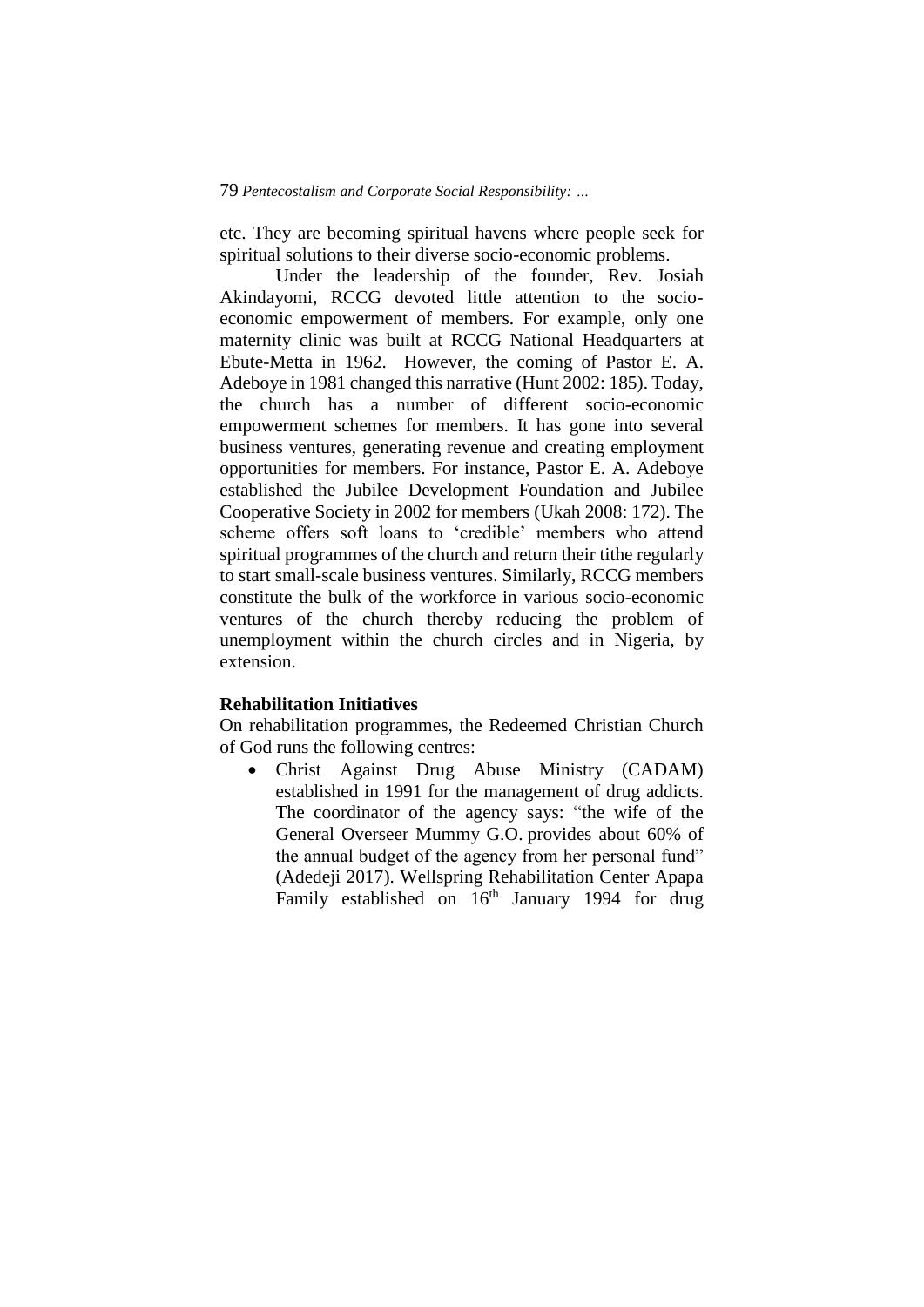dependent persons. Since 2003, the center has graduated 484 service users from its recovery programmes.

 Redeemed AIDS Programme Action Committee (RAPAC) established in 1998 for AIDS/HIV infected persons and preventive measures. As a result of the large crowd coming to the Redemption Camp seeking solution to AIDS/HIV problem, Pastor E. A. Adeboye established RAPAC to address this challenge (Ukah 2008:172). On RAPAC, Ukah stresses further:

This para-church arm of the RCCG is the voice of Enoch Adebayo in 'brining succour' to people living with HIV/AIDS and desperately searching for a solution to their dreaded medical condition. Through its programme, RAPAC coordinates the church's efforts in catering for people who are living with HIV and for people who are not yet infected.

(Ukah 2008: 173)

On the activities of RAPAC, Ukah also writes:

RAPAC serves as a social service arm of the RCCG and works in concert with international Non-Governmental Organizations (NGOs) such as the International Red Cross (IRC), Family Health International (FHI) and the United States Agency for International Development (USAID). Through these other organizations, the RAPAC secures funding for its activities and programmes in the church. The church, through the office of the General Overseer, provides additional funding and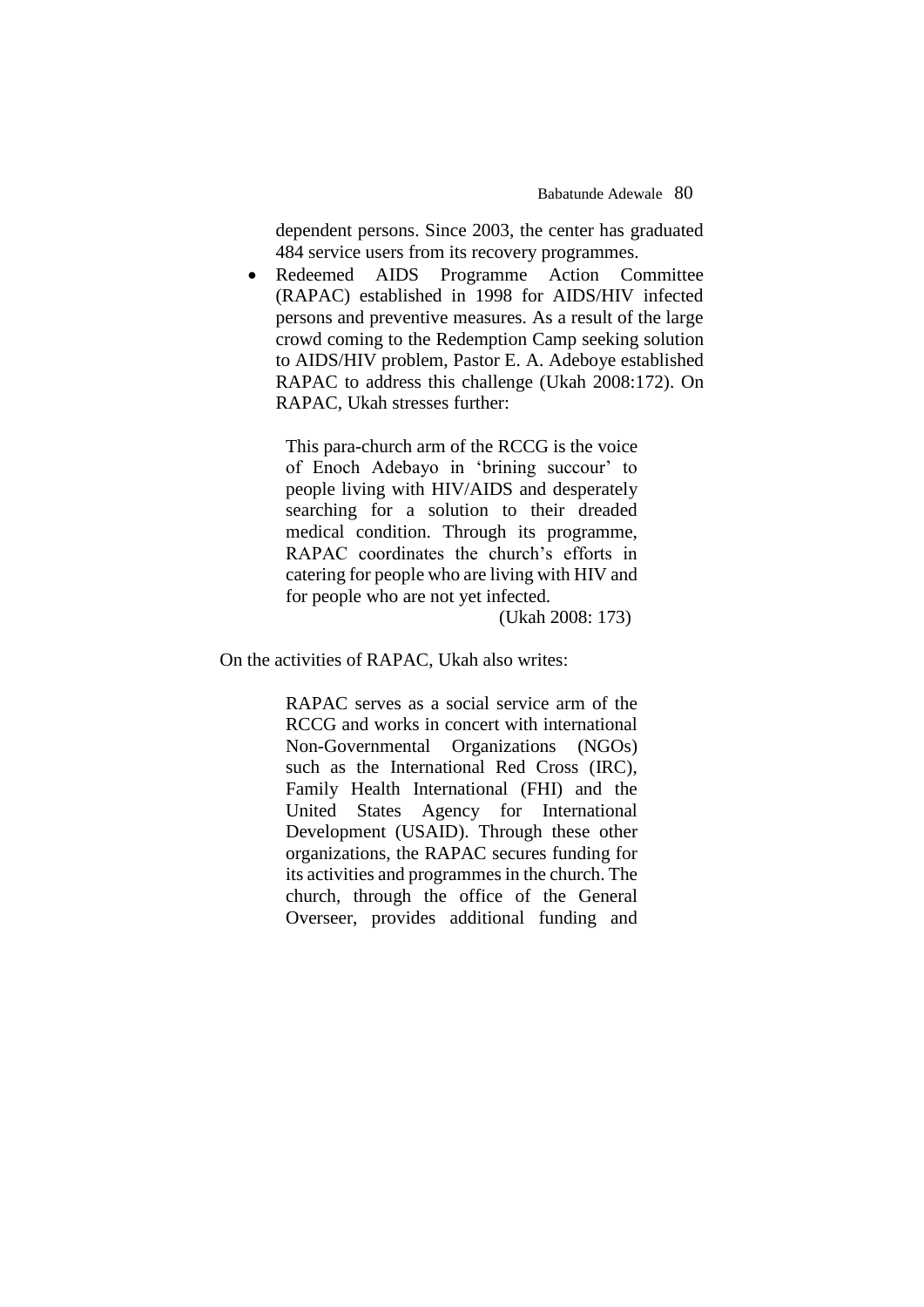administrative support for RAPACs programmes, which are often stretched because of huge demands by the public. These programmes are not limited to church members, but to anyone requesting assistance.

(Ukah 2008: 173)

Other rehabilitation agencies include Wholistic Ministry, established in 2002 for the management of sexually abused persons; and Habitation of Hope Ministry, established in 2006 for the rehabilitation of street urchins popularly called area boys and girls.

## **Community Empowerment and Corporate Social Responsibilities**

Apart from the core spiritual function of the church, RCCG is also involved in community empowerment schemes and several socio services. These include educational provision and corporate social responsibilities. For example, RCCG operates many schools in Nigeria. The schools comprise of Crèche, Nursery, Primary, and Secondary. As at 2017, the church had about 250 of such schools (Kofo 2017). The church also owns a university, Redeemer's University (RUN). This university, which was licensed by the government in January 2005, commenced academic activities in October 2005. One of the objectives of the founding fathers was to use the university as a platform to preach the gospel to Nigerians and non-Nigerians. The university is the highest educational institution in the church and it is expected to teach both religious and non-religious courses as well as admit both members of the RCCG and non-members. In order to achieve this objective, participation in religious activities such as sessions designed by the church is made compulsory for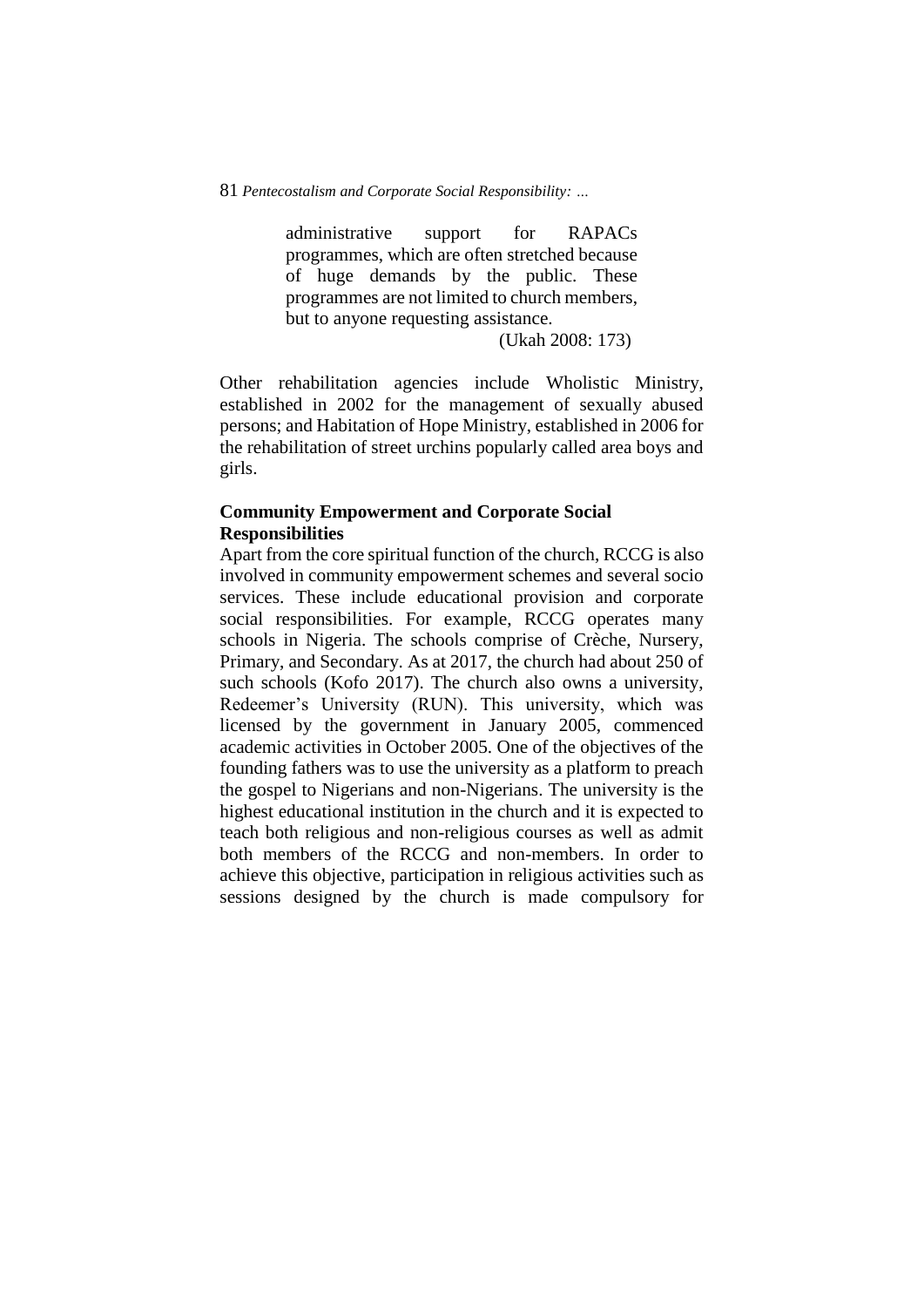undergraduate students and optional for postgraduate students and members of staff (Olibamoyo 2020)

On employment generation, the university has employed 367 staff as at October 2016. This covers both academic and nonacademic staff (run.edu.ng 2017). RUN is complimenting the efforts of government in making education accessible to Nigerians. With this university and other Pentecostal universities on board, admission pressure on Nigerian universities is gradually being reduced, though the problem still persists.

## **Community Empowerment Schemes in Nigeria**

RCCG runs several Corporate Social Responsibilities (CSR) in several communities in Nigeria with the belief that CSR is the heart of the gospel. The church believes that the positive impact of a Parish on the host community should be such that outsiders will cheerfully and voluntarily want to become members of the RCCG (Ogbontiba 2017: 39). CSR Activities include

- **Indoor (Church-Based)**

Free medical check-up, establishment of Daycare Centre or Crèche, digging of deep wells (beside the church), sinking of boreholes (beside the church), and empowerment programmes (e.g. skill acquisition training in the church auditorium on weekends) and organizing remedial/extra moral classes during the holidays in the church auditorium.

## - **Outdoor (Community Based)**

Cleaning of drainages, prison evangelism with gifts, hospital evangelism with gifts, road repairs (e.g. filling of potholes), digging of deep wells within the community, sponsorship of people to acquire skill, e.g. computer skills and information technology), construction of toilets at public places (e.g. market), visits with gifts to the less privileged (such as orphanages, physically challenged people, schools), provision of traffic cubicle for police or traffic warden, special lecture/ministration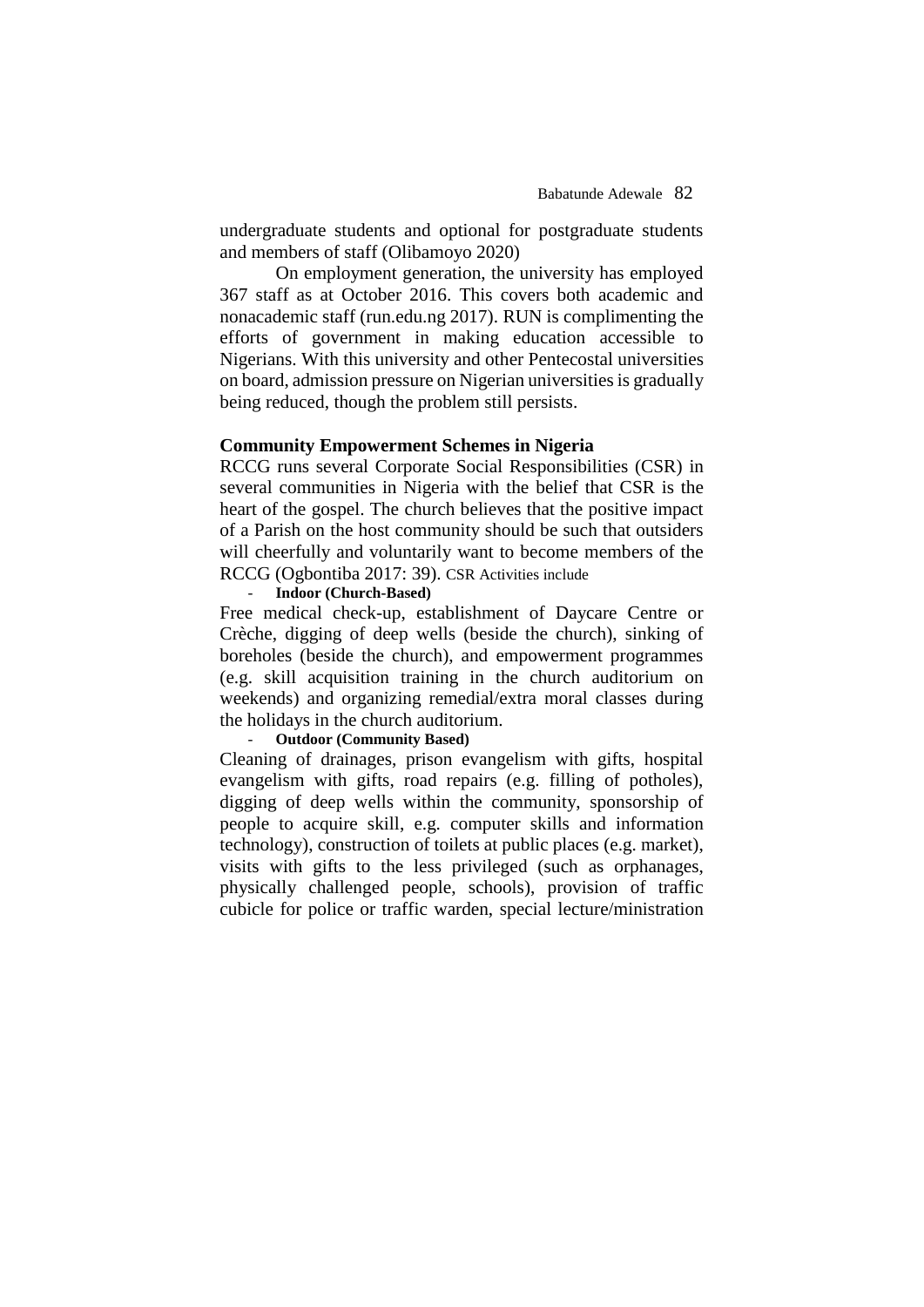for Okada Riders, visits to Police Stations with moderate gifts (e.g. writing pens, tissue papers, torchlights, etc.) to aid performance, possibly with the inscription of RCCG on the gift items, and sports/Games (Ogbontiba 2017: 39)

On community empowerment activities, Saturday 17<sup>th</sup> March 2011 was indeed an emotion laden moment for the Director of Christ against Drug Abuse Ministry (CADAM) Epe, as a delegation from the Redeemed Christian Church of God, Christ Church, Lagos Province 55, went to CADAM to commission a 20kVA Generator and other gifts items. According to the church, Corporate Social Responsibility is something the church understood as part of salvation. So, in order to impact lives and make life comfortable, provision of a generating set was the first thing that crossed their mind for the well-being the people associated with the centre. For instance, the rehabilitation centre has a fish pond which could not be used due to lack of electricity supply to pump water. The center had bathrooms but could not use them for the same reason (Akinwande 2014: 21). Therefore, the donation of a 20KVA generator brought life to the abandoned fish pond project, thereby increasing the quality of food in the centre.

CADAM was established in 1991 with the aim of bringing back to life and normalcy all those who had derailed by their acquaintance with hard drugs. The rehabilitation centre feeds people with physical and spiritual diet, train them in various vocational skills, and reconcile most of them with their families without the participant paying a dime (Olatoye 2016: 22).

Similarly, the Redeemed Christian Church of God Milk and Honey Parish, Mende Maryland Lagos distributed welfare items and foodstuffs to more than  $3,000$  people during their  $8<sup>th</sup>$ edition of the annual weekend of praise which took place in December 2011. More than 1,300 people were also given free medical tests and treatment during the 4-day event which took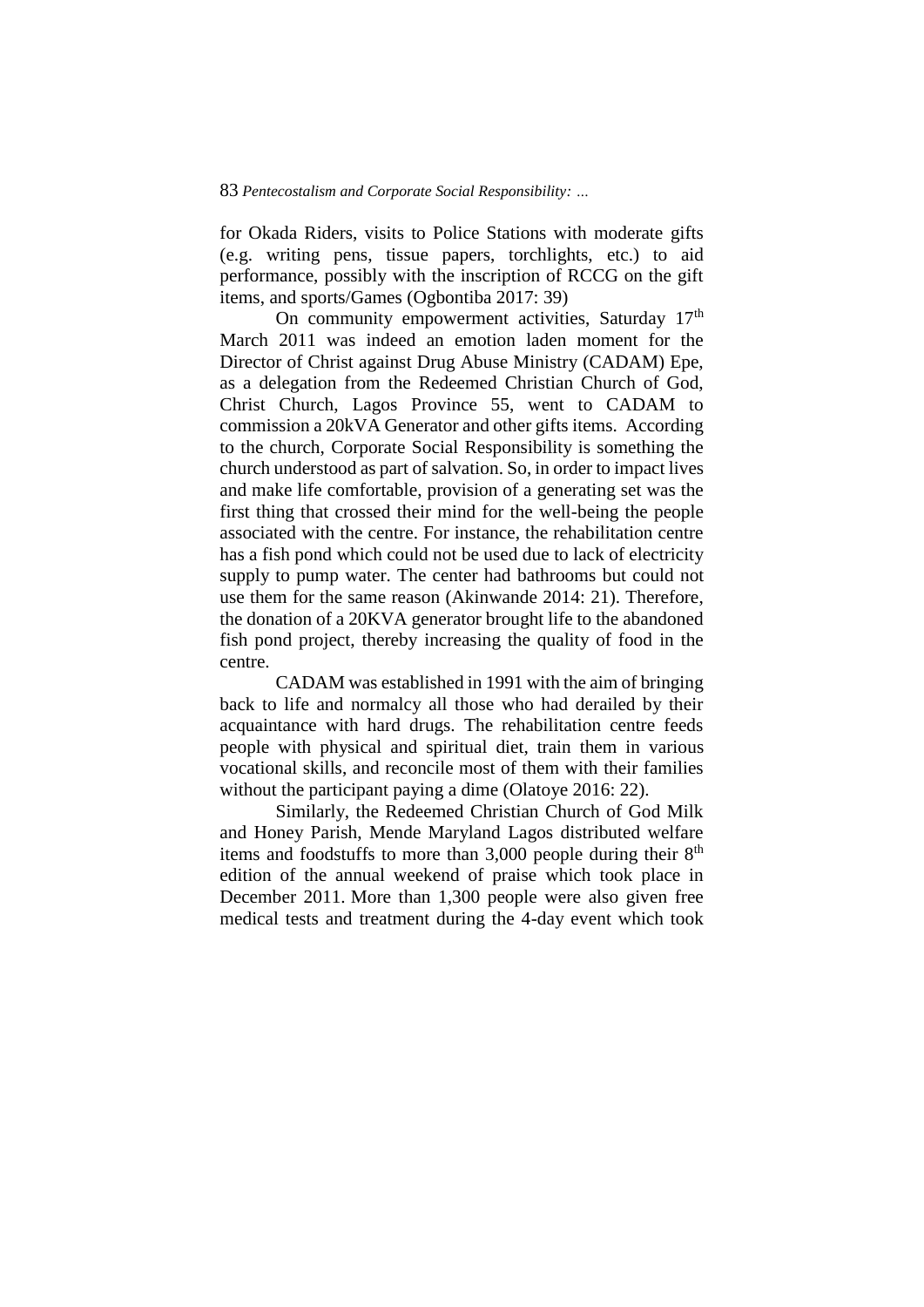place at the Zonal Headquarters 29, Sunmola Street, Mende, Lagos (Adeboye 2015: 54.).

In pursuance of the vision of the General Overseer, Pastor Enoch Adeboye, the RCCG Lagos Province 37 under the leadership of Pastor Benjamin Ajayeoba has been using the platform of the CRS to impact the lives of people in the neighborhood where their Parishes are located. Among the key projects executed in the various locations are the donations of a 6.5KVA Gasoline Generating Plant, a 42-Inch LED TV set, and a 1.5 HP Split Unit Air Conditioner to the Community Health Centre. Other initiatives recently carried out by the Province include a 6-week empowerment and training programme for about 100 people. The Province carried out the project in collaboration with the Lagos State Ministry of Women Affairs and Poverty Alleviation. The Province also gave the Meran Primary Health Centre an all-round face lift through the supply of new mattresses, new hospital beds, shelves, and weighing scales, among other items. The Province gave the Schools a borehole with two tap channels and renovated their 24 room toilets.

On Thursday April 10, 2014, the Wholistic Outreach stormed Akobi Street, Ajegunle on a rescue mission to the 'lost' with a special interest in young girls vulnerable to prostitution. For instance, the brothels on Akobi Street have an average of over 150 girls with some of the girls in their pre-teens or early teens. Furthermore, Wholistic goes on weekly outreach to these areas (Akinwande 2014: 23). Through their weekly outreaches, many girls have denounced their membership of several prostitution cartels in the area.

The Redeemed Christian Church of God, Rivers Province 4, Port Harcourt embarked on a Corporate Social Responsibility project with a visit to Port Harcourt Remand Home, Borokiri. The Remand home which is a juvenile home was visited to support the needs of the Home by providing essential material items for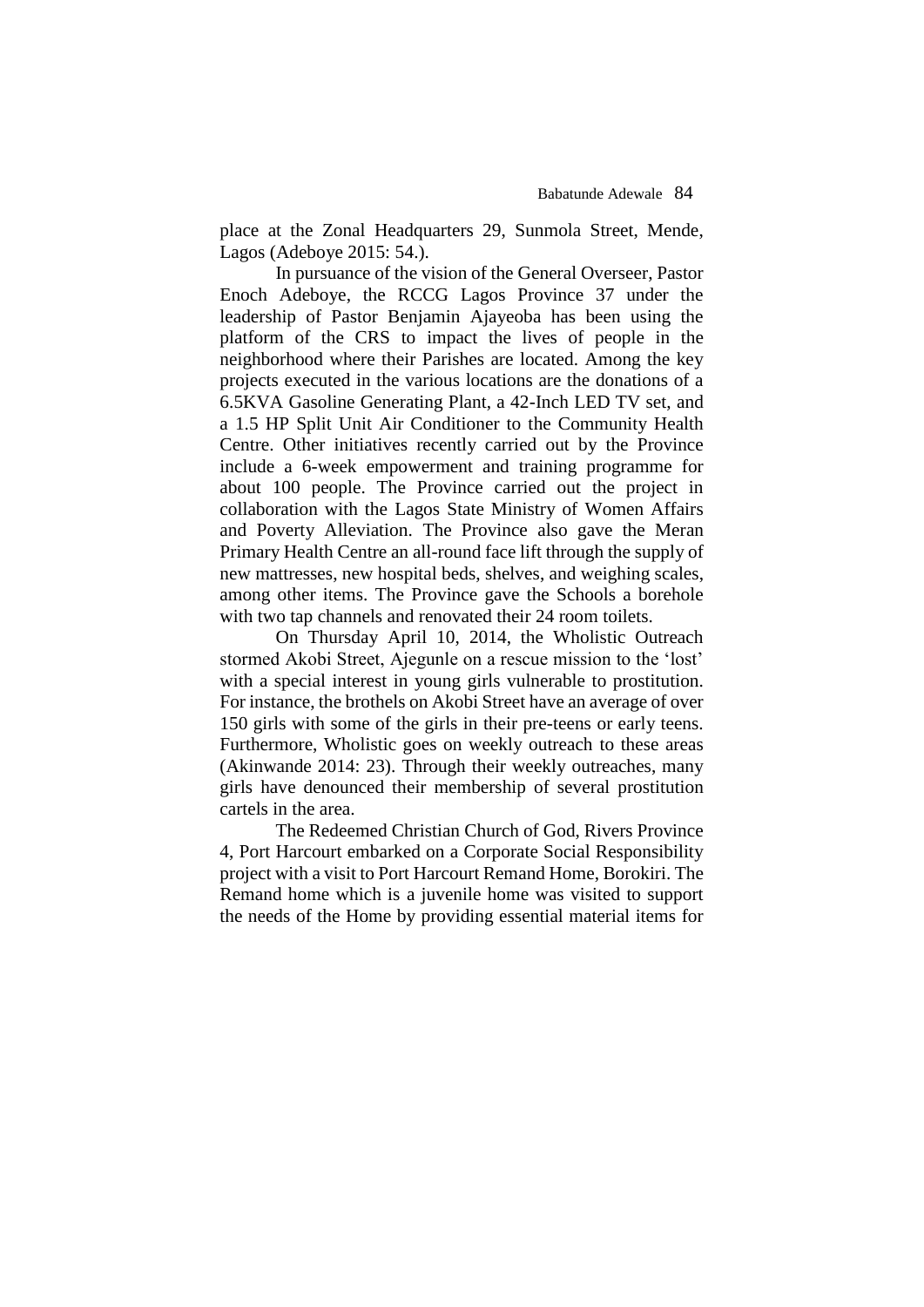the upkeep of the inmates and to commence the special programme code named "Redeemed Life" (Akinwande 2014: 21). "Redeemed Life" is an in-house counseling monitoring and post rehabilitation programme designed by the CSR board of the province for inmates of the Remand Home. The aim is to give selected inmates counseling with God's word, training and support so as to empower them to become self-reliant after their release. The visitation to the Remand Home was the first phase of programme. Items presented included mattresses (12 pieces), bed sheets (12 pieces), pillow cases (6 pieces), disinfectants, toiletries, soaps, mop sticks, beverages, and food items (bag of rice and cartons of Noodles) (Akinwande 2014: 21).

As part of the 2016 Easter Let's go a-fishing programme, the RCCG Lagos Province 40 organized a medical outreach for the residents of Alagbole, Akute, and Ojodu communities. The programme which took place on March 25, 2016, was well attended (Olatoye 2016: 22). The medical outreach was part of the Corporate Social Responsibility (CSR) initiative of the province aimed at complementing the efforts of the government in health care delivery. People with health challenges were directed to the medical team for consultations (Brown 2011: 54). The Redeemed Christian Church of God, the Lord's Chapel Gbagada on November  $16<sup>th</sup>$ , 2014 donated a street light to church street residencts in Gbagada, Lagos State, as part of the church's Corporate Social Responsibility. Before the donation of the street light, the area was notorious for criminal activities at night. The area has been transformed with mounting of the street lights (Oyetoro 2014: 67).

All these are illustrations of the desire of RCCG to empower various communities across Nigeria. Their activities include donation of street lights, construction of public toilets, training programmes, rehabilitation of drug addicts, and visitation to Juvenile homes.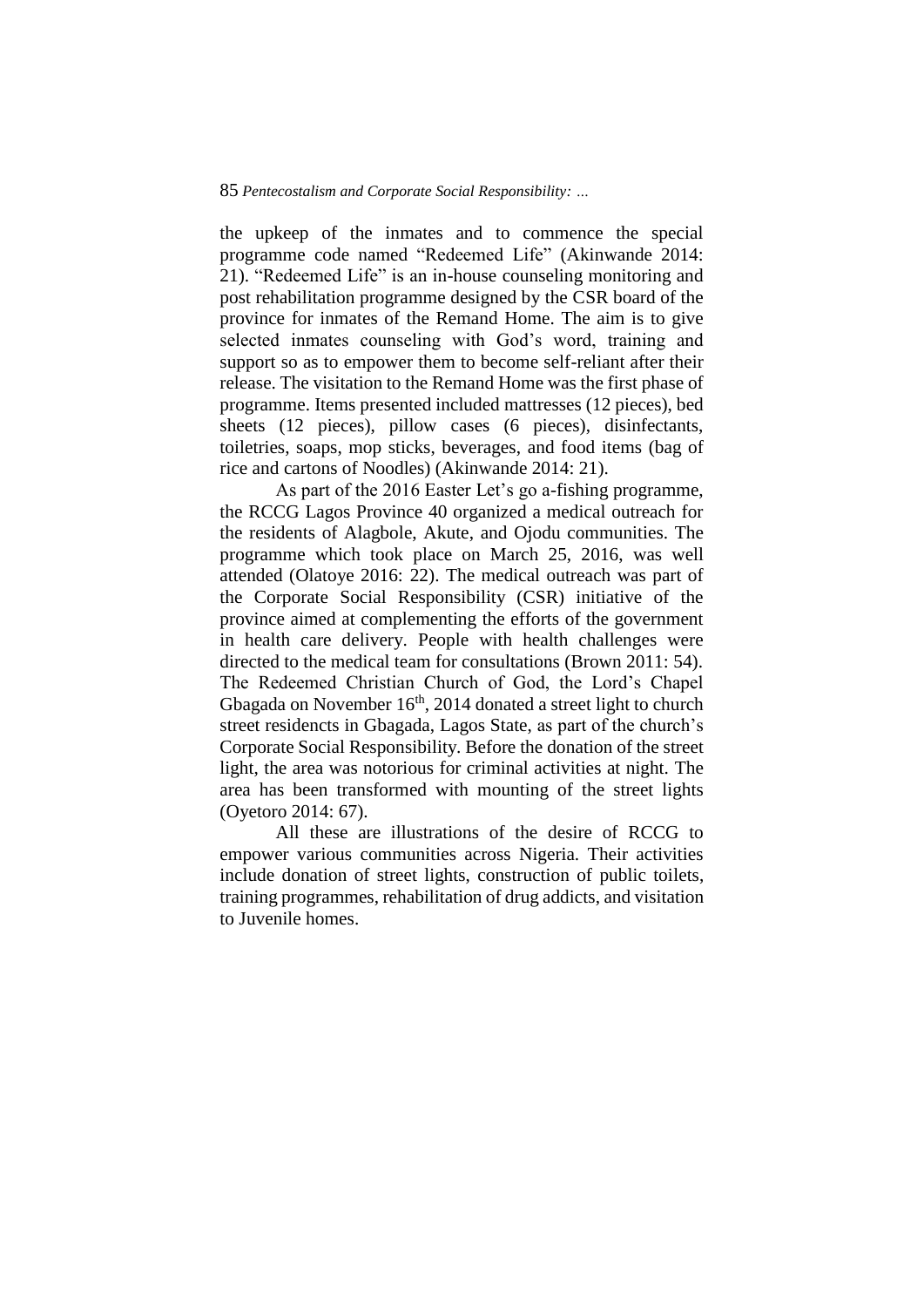### **Women Empowerment Schemes**

The modern Pentecostal Movement at its inception in the early twentieth century was blessed with the ministry of women in key leadership positions. Over the time, this leadership roles the play declined progressively (Langford 2017: 69). It is noteworthy to mention that women are gradually re-claiming their leadership roles in many Pentecostal churches these days. The churches are teaching women particularly those in the middle-class cadre to achieving social mobility and empowerment opportunities (Eriksen 2014: 262). Unlike the other churches where women are not quite visible in leadership positions, Olademo (2010) argues that Pentecostalism offers more visibility to women in taking up leadership roles (Olademo 2010: 161). Women are given the opportunity to lead the choir, prayer meetings, House Fellowship, children ministry, and Bible study. Similarly, women are given a wide range of opportunities to exhibit their leadership qualities without overt restrictions like in the African Instituted Churches (AIC) (Mwaura 2007: 359).

Pentecostalism offers women the opportunity to be ordained as ministers (Sande 2016: 57). This is in contrast to their former position in which ordination is only meant for men. However, despite this uplifting of women to leadership positions, men still dominate decision making organs of several Pentecostal churches; even within the Nigerian Pentecostal movement, women leadership is still a controversial issue (Fatokun 2006: 1). While neo-Pentecostal churches are giving women the needed opportunities to take up leadership roles, the classical Pentecostal churches are reluctant about women leadership.

Despite the widespread belief within Christianity that Pentecostalism offers more empowerment to women in leadership roles, patriarchal tendencies are still visible within the Pentecostal movement (Adeogun 2015). A cursory look at the leadership configuration of the Pentecostal movement reveals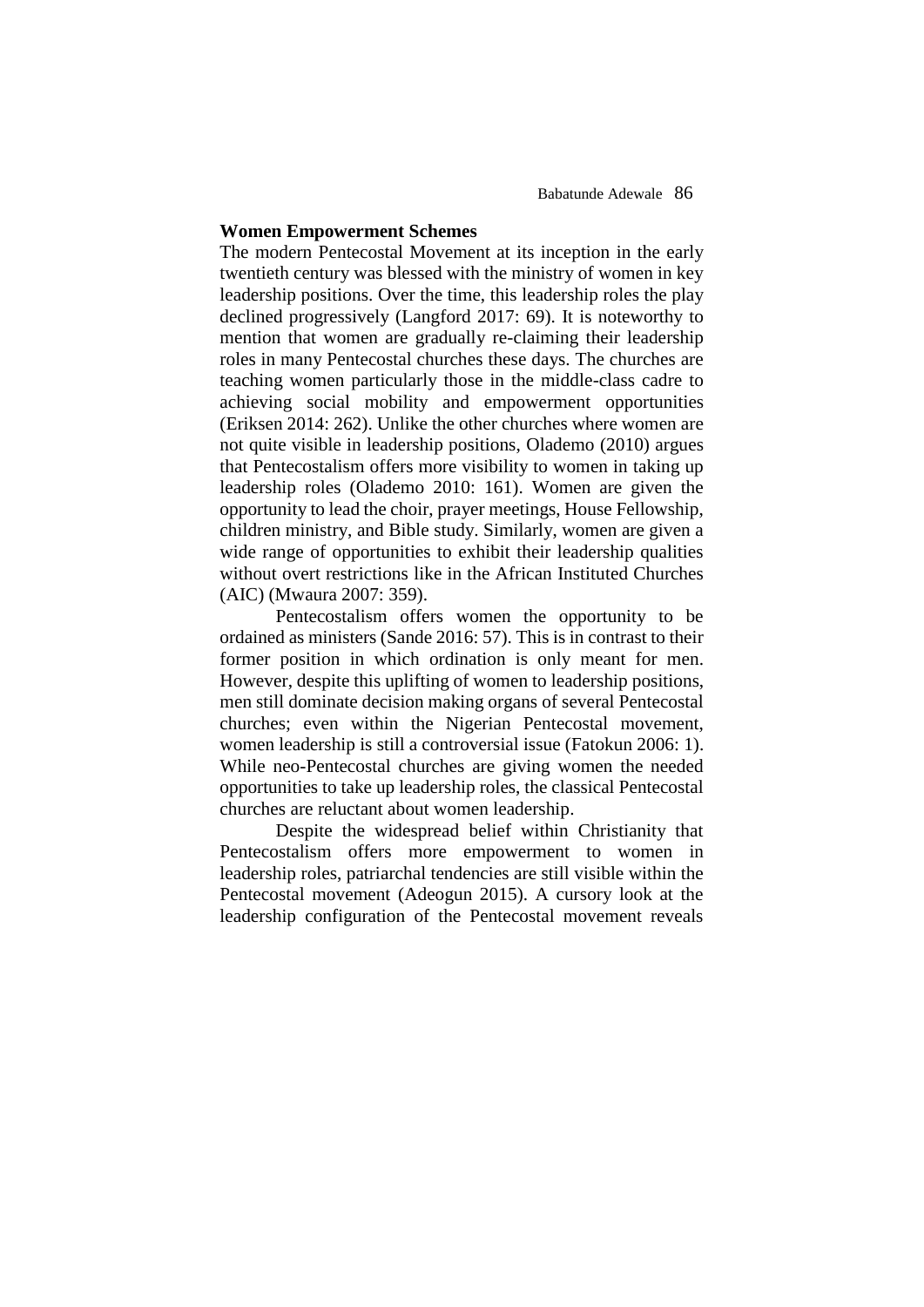male dominated hierarchy. For instance, a church like Foursquare Gospel Mission which was founded by a woman (Aimee Semple, McPherson) in 1922 is yet to produce a woman as General Overseer.

During the era of Rev. Josiah Akindayomi, the founder of RCCG, women were not elevated to any post by ordination. There were no women pastors or heads of para-church groups. Josiah believed that a woman should do the house work. This belief conditioned his attitude towards women and leadership positions (Ukah 2008: 164). However, the coming of Pastor E. A. Adeboye as the leader of the church changed the fortune of women in RCCG. Women are being elevated to serve as Deaconess, Assistant pastor, and even full pastor. Pastor E. A. Adeboye relies on Bible account in Galatians 3:28 which says: "There is neither bond nor free, there is neither male nor female: for ye are all one in Christ Jesus" (Ukah 2008: 164). Pastor E. A. Adeboye created an office for the wife of the General Overseer known as the Mother in Israel. This office is perhaps the most powerful after the office of the General Overseer. Ukah has this to say about the office of the Mother in Israel:

> Mother in Israel coordinates the wives of principal officers of the church, notably the wives of the Assistant General Overseers, Provincial, Area and Parish pastors down to the grassroots level. In addition to working to bring up the female members of the church, the Mother-in-Israel functions as the coordinator of the Directorate of Teens and Children's education.

> > (Ukah 2008: 167)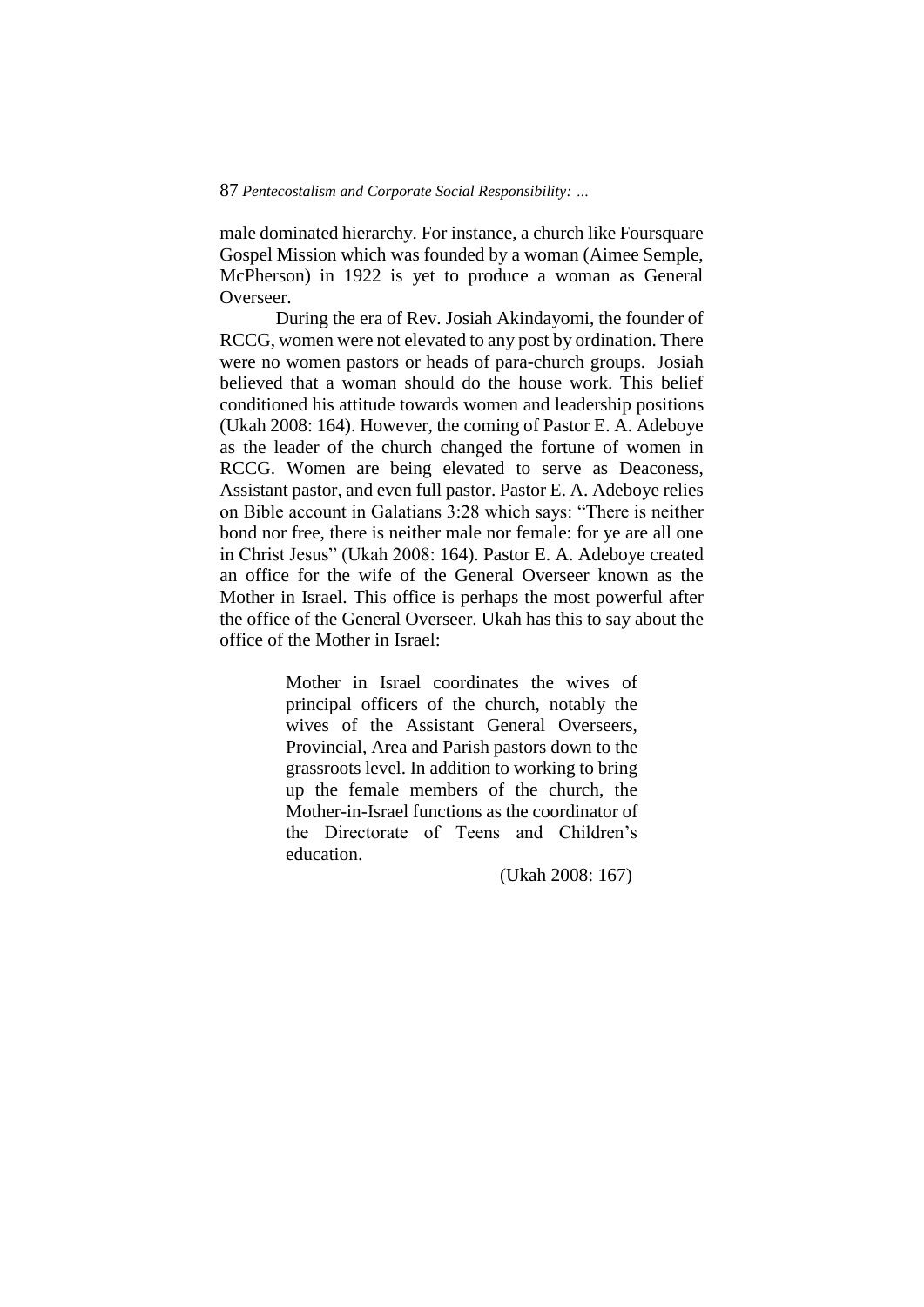## **Conclusion and Recommendations**

It is quite instructive that RCCG manifests capitalist instincts of capital accumulation and aggressive investments. This is quite evident in her activities in numerous business ventures with the attendant profit accumulation. Interestingly, this has promoted entrepreneurship and economic prosperity within the church (Fantini 2016: 67). In fact, it is being argued in some quarters that the church has metamorphosed into a capitalist firm with a spiritual garment as her umbrella. Therefore, the Weberian theory of capitalism is quite apt with the activities of RCCG. Nevertheless, the church is also becoming highly functional in the societal cohesion, stability and transformation through her socioeconomic activities. This manifests through her job creation, rehabilitation programmes, and urbanization through camp infrastructural activities. The continuous infrastructural development at the Redemption Camp is an indication that public infrastructure could also be upgraded on regular basis by government at all levels (Haynes 2014: 19). Therefore, Durkheim's theory of sociology and functionalism of religion is quite relevant with the activities of RCCG. The socio-economic activities have fostered a close social and spiritual bond between the church and several host communities (Bueno 2001: 188).

 It is recommended that RCCG should be mindful of her primary responsibility of evangelism. If not, the church could be eclipsed easily with her several socio-economic activities. Therefore, it becomes expedient that a balance should be achieved between core evangelism and socio-economic activities. There is need for more capital to be channeled from the national headquarters to the Parishes in order to reduce the problem of financial burden on members. Similarly, educational fees should be looked into with a view to reducing it in order for more members to benefit from the church educational initiatives.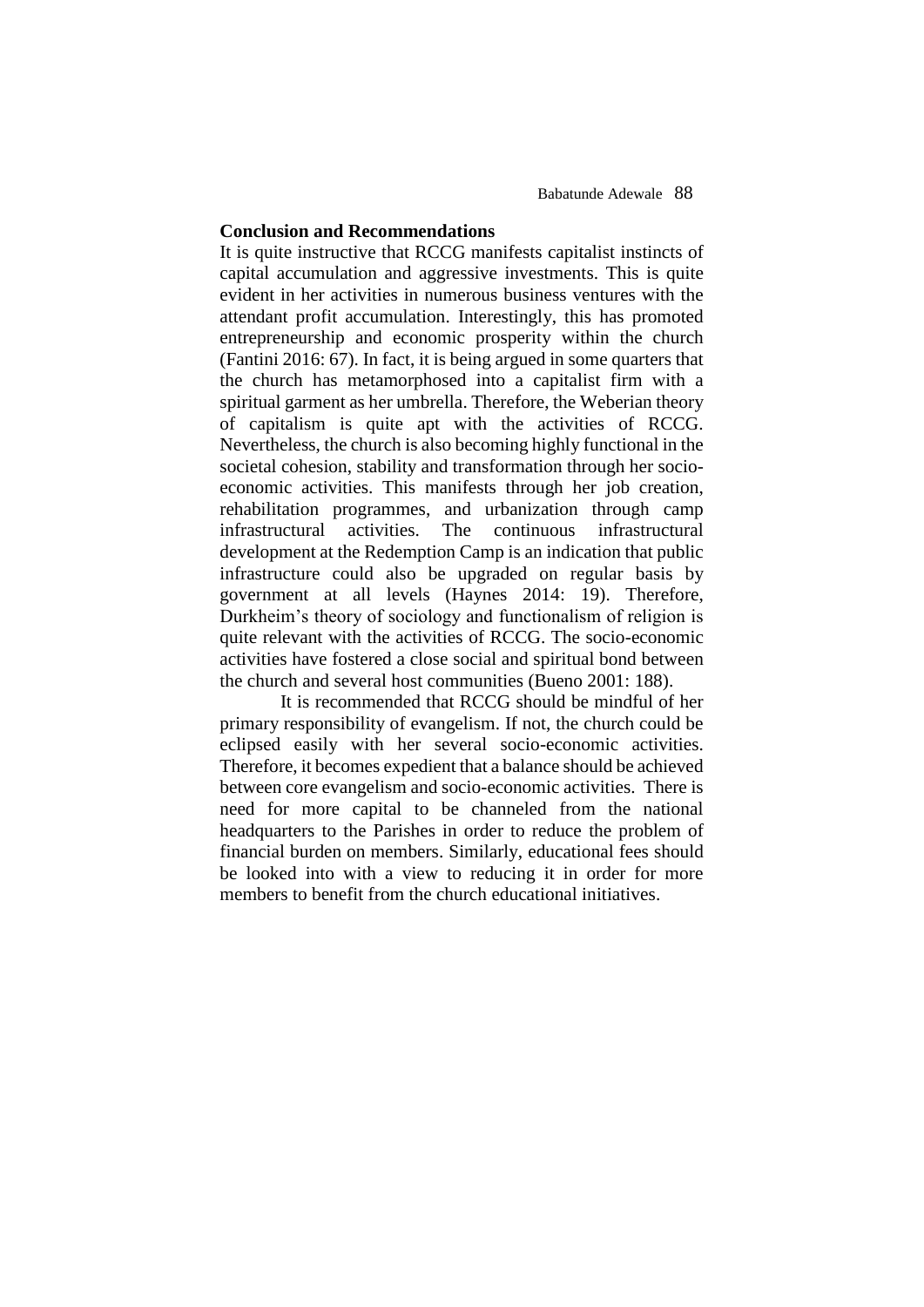Regular collaboration is needed between the church and the government most especially in education and rehabilitation programmes. Such collaboration has the tendencies to improve the stability and transformation of the society through the church and state phenomenon. The church should endeavour to improve the welfare of Parish pastors and members by reducing the fund being mobilized from the Parishes to the National Headquarters. This will reduce the frequent financial task on members in form of donations, pledges, and other developmental levies for church developmental programmes. Lastly, RCCG leadership should endeavour to reduce the vehicular gridlock along Mowe-Ibafo expressway during their monthly Holy Ghost service. This gridlock causes enormous socio-economic dislocations to commuters on monthly basis. Collaborating with relevant government agencies on how to permanently solve the gridlock problem would reduce hardship and challenges associated with vehicular movement in the area.

### **Notes**

Adedeji, D. (2018). (Director, Christ Against Drug Abuse Ministry) in discussion with the author at CADAM Office in Lagos, March 4, 2017. Alabi, Kofo, Former Chairperson of RCCG School's Management Board in discussion with the author in Lagos, July 2, 2017. Olibamoyo, Onyendidi, Lecturer at the Department of History and International Studies, Redeemer's University Ede, Osun State, in a discussion with the author in Lagos, May 15, 2020.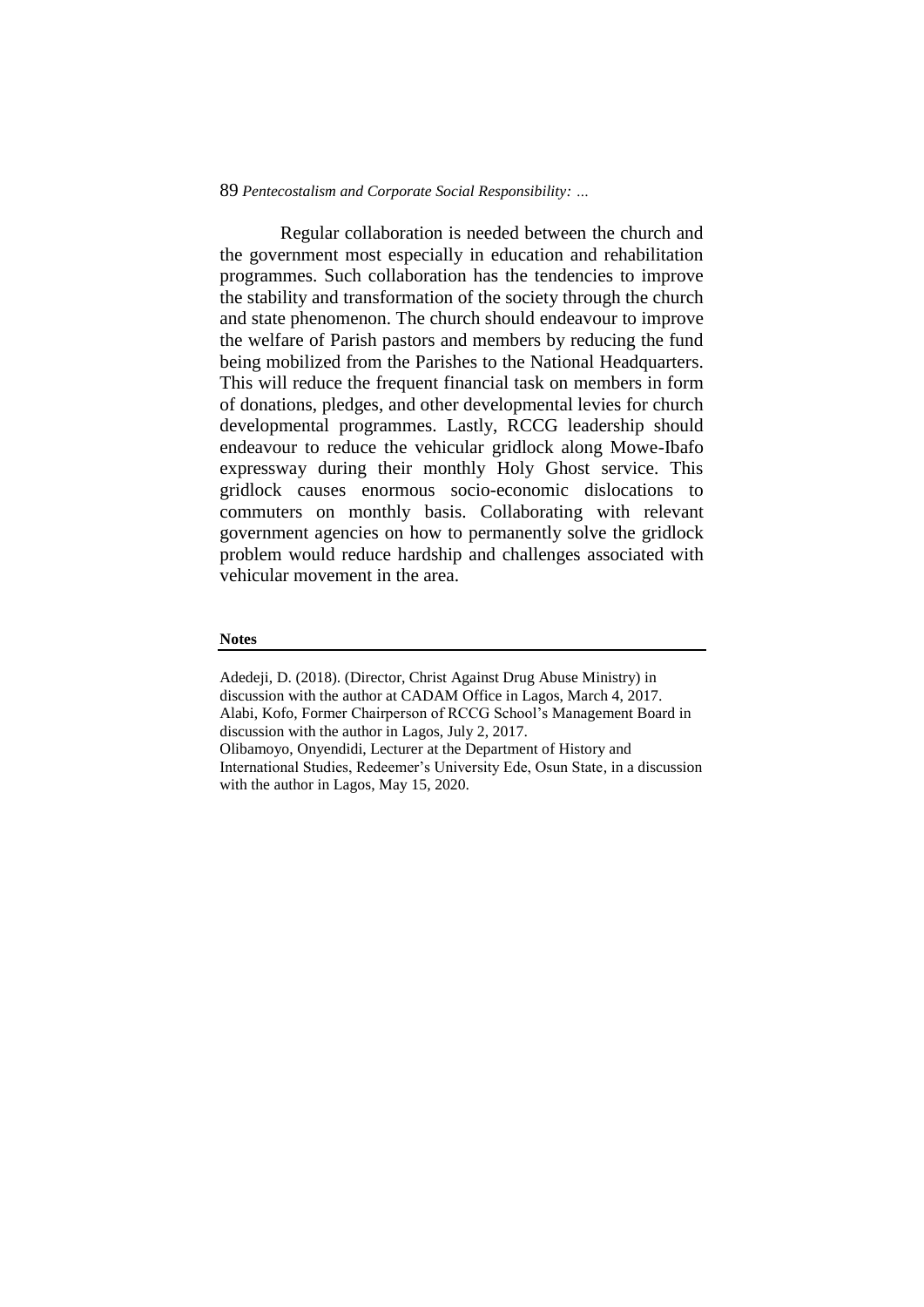## **References**

- Adeboye, E. A. (2015) "The Dawn of Open Doors'', *Redemption Light* 20, no. 70: 51-65.
- Adeboye, O. (2003) Pentecostals Challenge in Africa and Latin America: A Comparative Focus on Nigeria and Brazil, *Africa Zamani* 11&12: 136-159.
- Adeboye, O. (2012) "A Church in a Cinema Hall? Pentecostal Appropriation of Public Space in Nigeria", *Journal of Religion in Africa* 42: 145-171.
- Agbiboa, D. E. (2013) "No Retreat, No Surrender: Understanding the Religious Terrorism of Boko Haram in Nigeria", *African Study Monographs* 34 (2): 65-84.
- Akinwande, B. (2014) "Wholistic Storms Ajegunle on Rescue Mission", *Redemption Light18*. no.3: 23-35.
- Anderson, A. (2015) "Editorial: Pentecostalism and Development", *Pentecostudies* 14, no. 2: 153-155 [http://dx.doi.org/10.1558 ptcs.v14i2.25966.](http://dx.doi.org/10.1558%20ptcs.v14i2.25966)
- Anderson, A. (2005) "New African Initiated Pentecostalism and Charismatic in South Africa", *Journal of Religion in Africa* 35, Fasci: 67-95.
- Barbosa, G. S., O. D. Corbella & D. P. Regina (2014) "A Conceptual Review of the Terms Sustainable Development and Sustainability", *International Journal of Social Sciences* iii, no.2: 1-15. [www.iises.net/--pp-01-](http://www.iises.net/--pp-01-%20%2015_) [15\\_'joss](http://www.iises.net/--pp-01-%20%2015_) v3N2.pd.
- Bompani, B. (2010) "Religion and Development from Below: Independent Christianity in South Africa", *Journal of Religion in Africa* 40. No 3: 307-330 DOI: 10.1163/157006610X525435
- Brown, O. (2011) "A Chosen Vessel for Eternal Impact", *Redemption Light* 20, no. 9: 50-70.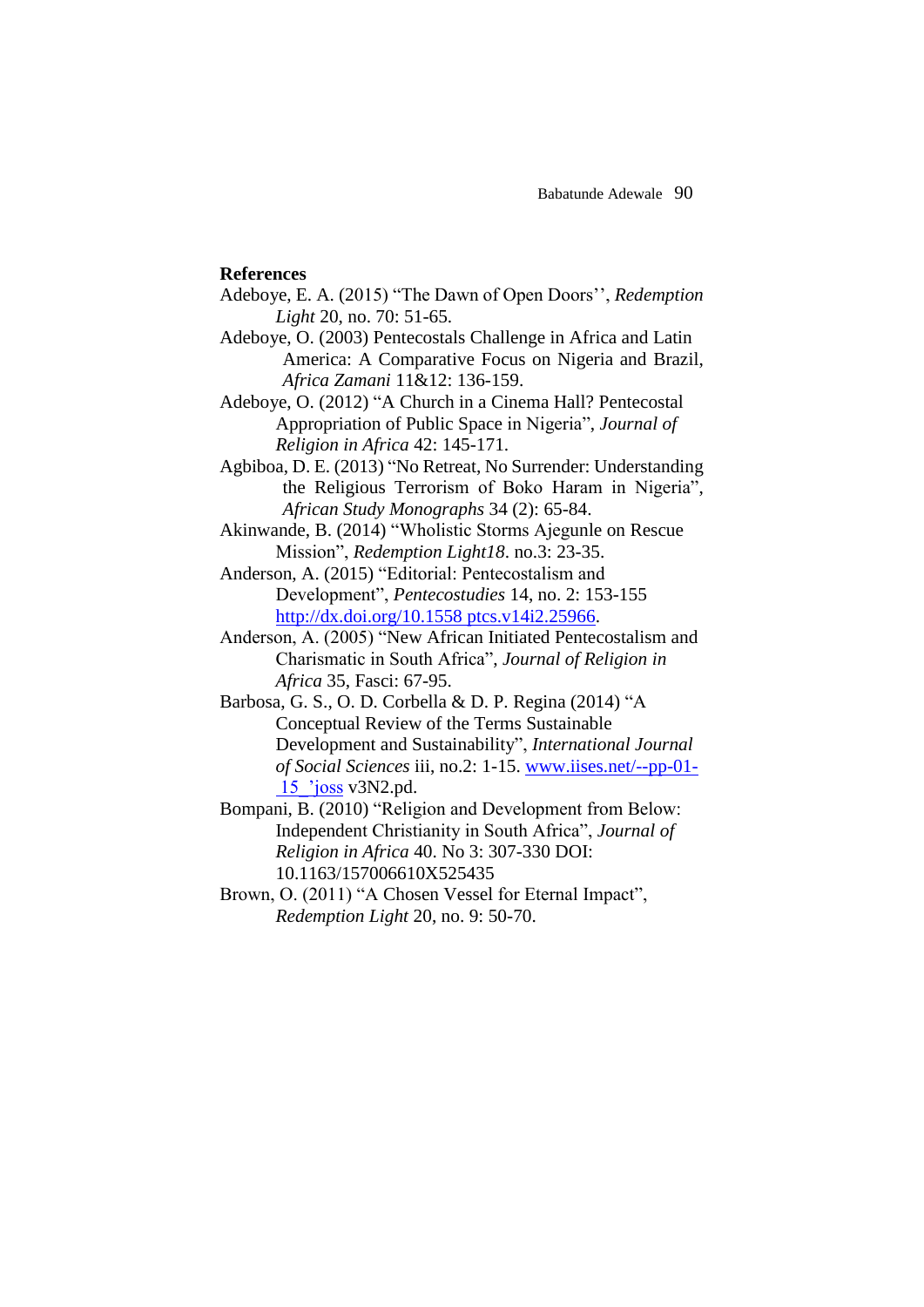- Burgess, R. (2014) "Nigerian Pentecostalism and Civic Engagements: Mission in the Midst of Poverty and Violence", [www.tenn.orglartius/RB58-burgess.psf](http://www.tenn.orglartius/RB58-burgess.psf) (Accessed 20th January, 2014).
- Bueno, D. (2001) "The Struggle for Social Space: How Salvadoran Pentecostals build communities in the Rural Sector", *Transformation* 18 (3): 171-191.
- Cartledge, M. J. (2008) "Pentecostal Theological Method and Intercultural Theology". *Transformation* 25 (2/3): 92-102.
- Dairo, O. (2010) "Privatization and Commercialization of Christian Message", Ogungbile D. O. & E. A. Akintunde (eds.) *Creativity and Change in Nigerian Christianity* Lagos: Malthouse Press Limited.
- Eriksen, A. (2014) "Sarah's Sinfulness: Equalitarianism, Denied Difference and Gender in Pentecostal Christianity", *Current Anthropology* 55 (10): 262-270.
- Fatokun, S. (2006) "Women and Leadership in Nigerian Pentecostal Churches", *Studia en Historiae Ecclesiasticae*, vol xxxii (3): 1-14.
- Fantini, E. (2016) "Crafting Ethiopia's Glorious Destiny: Pentecostalism and Economic Transformation under a Developmental State", *Archives de scienses sociales des religions* 61 e Annee 175: 67-86.
- Frederick, K. (2017) "The Progressive Pentecostal Conception of Development within an African Context of Poverty", *Stellenbosch Theological Journal* 3, no.1: 159-183. DOI:http://dx.doi.org/10.17570/stj.2017.v3n1.a08.
- Gaiya, M. A. B. (2015) "Charismatic and Pentecostal Social Orientations in Nigeria". *Nova Religion: The Journal of Alternative and Emergent Religions* 18 (3): 63-79.
- Gifford, P. (2008) "The Bible in Africa: A Novel Usage in Africa's New Churches*", Bulletin of The school of Oriental and Africa Studies, University of London* 71: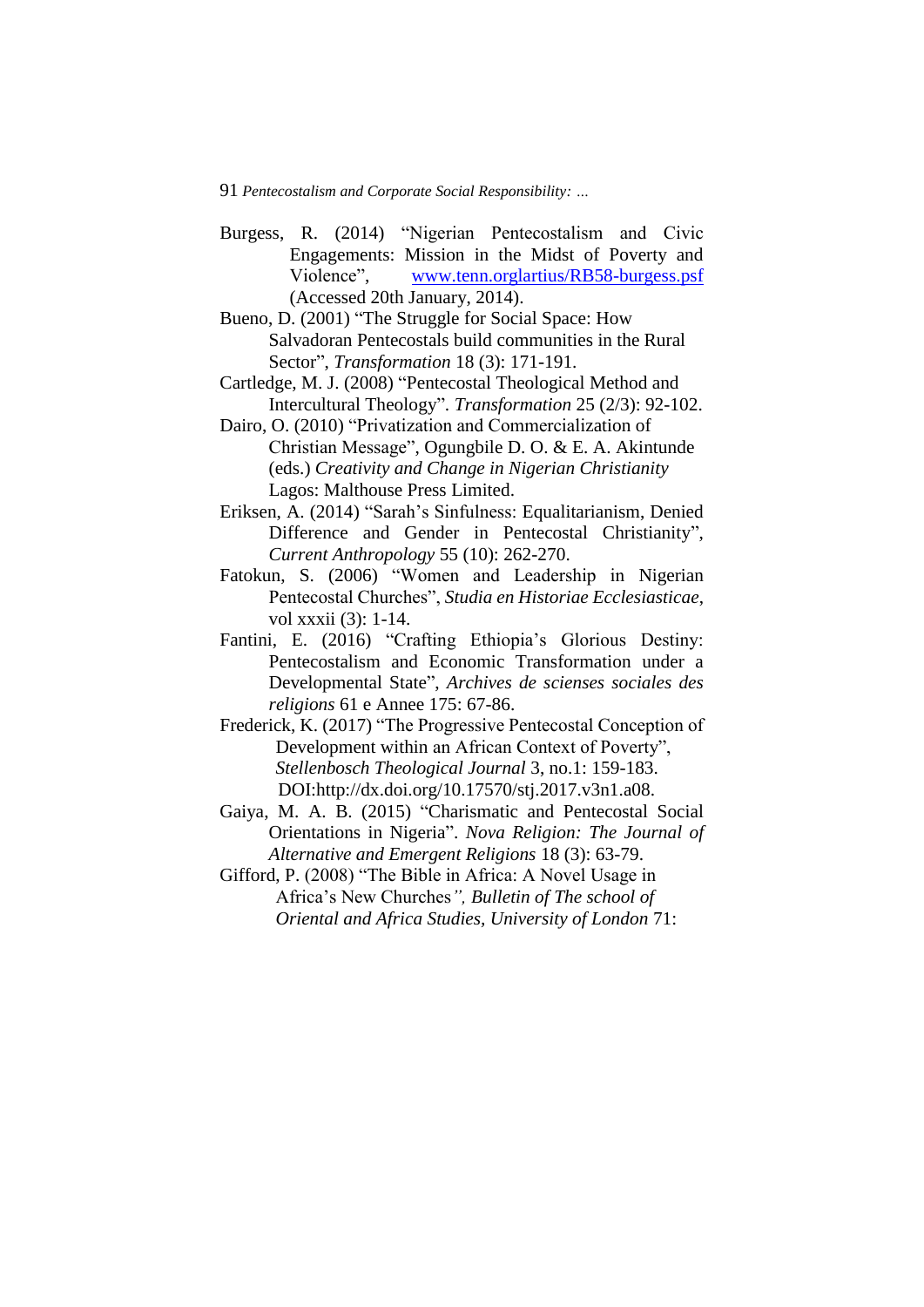203-209.

- Haynes, N. (2015) "Zambia Shall be Saved!: Prosperity Gospel Politics in a self-Proclaimed Christian Nation", *Nova Religion: The Journal of Alternative and Emergent Religions* 19 (1): 5-24.
- Hunt, S. (2002) "A Church for All Nations: The Redeemed Christian Church of God", *PNEUMA: The Journal of the Society for Pentecostal Studies* 2, no. 2: 185-204.
- Kalu, O. (2002) "Preserving a Worldview: Pentecostalism in the African Maps of the Universe", *PNEUMA*: *The Journal of the Society for Pentecostal Studies 24*, no. 2: 110-137.
- Kenny, J. (2010) "Authority in Pentecostalism: Comparative Theological Perspectives", Ogungbile D. O. and E.A. Akintunde (eds.) *Creativity and Change in Nigerian Christianity* Lagos: Malthouse Press Limited.
- Langard, J. (2017) "Feminism and Leadership in the Pentecostal Movement", *Feminist Theology* 26, no.1: 69-79. [https://do1.org/10.1177/0966735017714402.](https://do1.org/10.1177/0966735017714402)
- Maclean, R. (2017) "Eat, Pray, Live: Lagos Megachurches Building their very own Cities", //www.theguardian.com (Accessed 11 April 2020).
- Marshal, R. (2013) "Pentecostalism, Poverty and Power", Revelle Rachael 2015 *Pentecostalism in Nigeria: A Capitalist Ethic?* [https://kenan.ethics.duke.edu](https://kenan.ethics.duke.edu/) (accessed March 20, 2020)
- Maxwell, D. (2005) "The Durawall of Faith: Pentecostal Spirituality in Neo-Liberal Zimbabwe", *Journal of Religion in Africa* 35 (1): 4-32.
- Musoni, P. (2013) "African Pentecostalism and Sustainable Development: A Study of the Zimbabwe Assemblies of God Africa, Forward in Faith Church", *International Journal of Humanities and Social Science Invention* 2, issue 10: 75-82.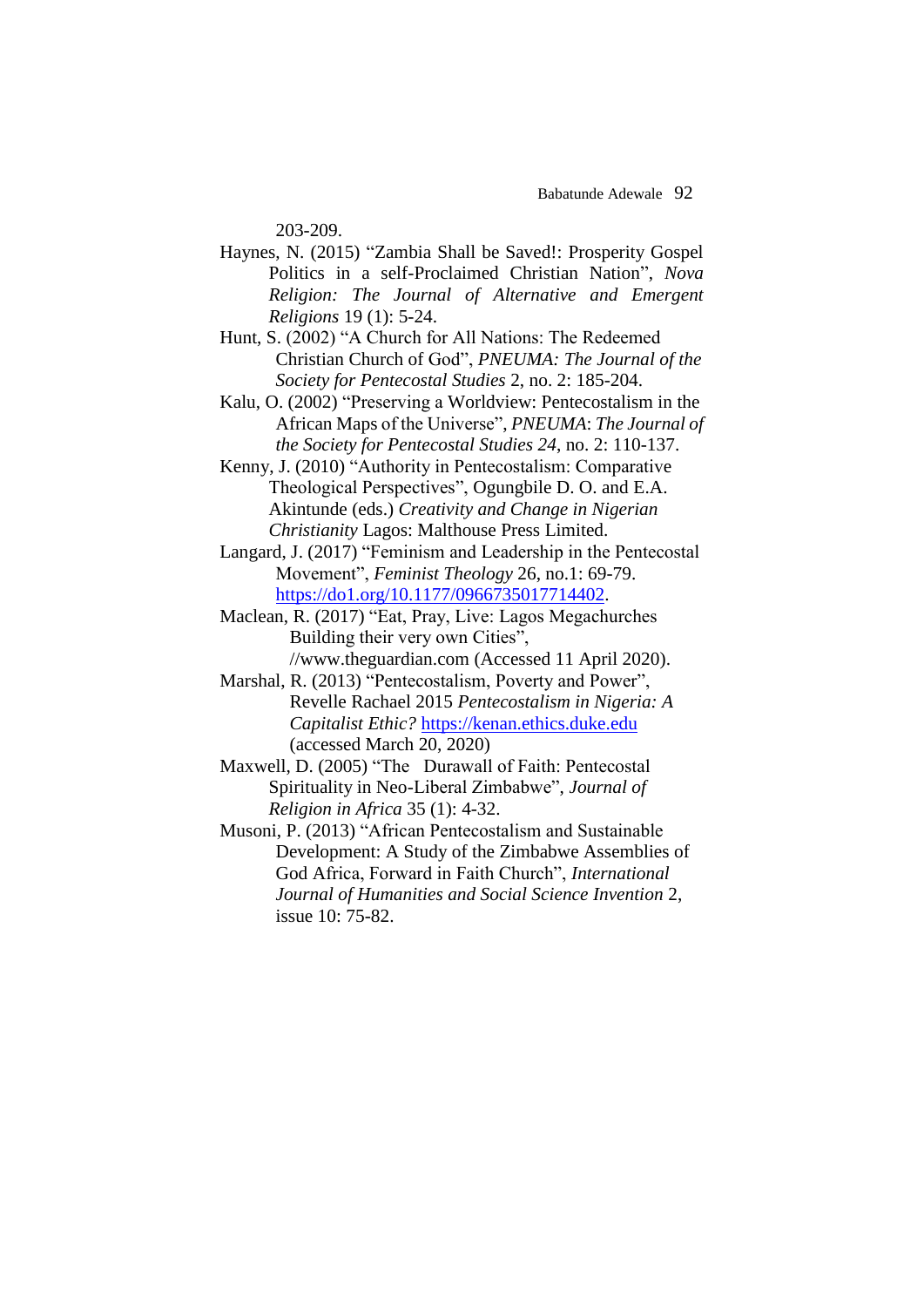- Mwuara, P. (2007) "Gender and Power in African Christianity: African Instituted Churches and Pentecostal Churches", Ogbu, U. Kalu (ed.) *African Christianity. An African Study,* Trenton NJ: Africa World Press.
- Ojo, A. M. (2006) *The End-Time Army: Charismatic Movement in Modern Nigeria.* Trenton NJ: Africa World Press.
- Ogbontiba, F. (2017) "Doubling Attendance through Corporate Social Responsibility", *Redemption Light* 22, no. 1:39-50.
- Olademo, O. (2010) "Women Empowerment in Pentecostal Experience", Ogungbile D. O. and E. A. Akintunde (eds.) *Creativity and Change in Nigerian Christianity* Lagos: Malthouse Press Limited.
- Olatoye, O. (2016) "Free Medical Checkup for Akute, Ojodu Communities by Lagos 40", *Redemption Light* 20, no, 15: 22-40.
- Oyetoro, S. (2014) "The Lord's Chapel Donates Street Light to Gbagada Residents", *Redemption Light* 19, no.10: 52-67.
- Pickering, W. S. F. (1975) "The Elementary Forms of Religious Life: The Totemic System in Australia", W. S. F. Pickering (ed.) *Durkheim on Religion*. London & Boston: Routledge & Kegan Paul.
- Reinert, S. A. and R. Fredona (2017) "Merchants and the Origins of Capitalism", Working Paper 18-021 of Harvard Business School.
- Rubogora, F. (2017) "Evaluating the Contribution of African New Pentecostal Independent Churches on the wellbeing of Church Members: Case of Zion Temple celebration in Rwanda", *Arts and Social Science Journals* no 3(June): 2-8. https:282.doi:10.4172/2151-6200.1000282.
- The Redeem Christian Church of God (2011) *Workers-in-Training manual, Revised Edition*.
- The Redeem Christian Church of God @50 (1952-2002) *Like a mustard seed*.